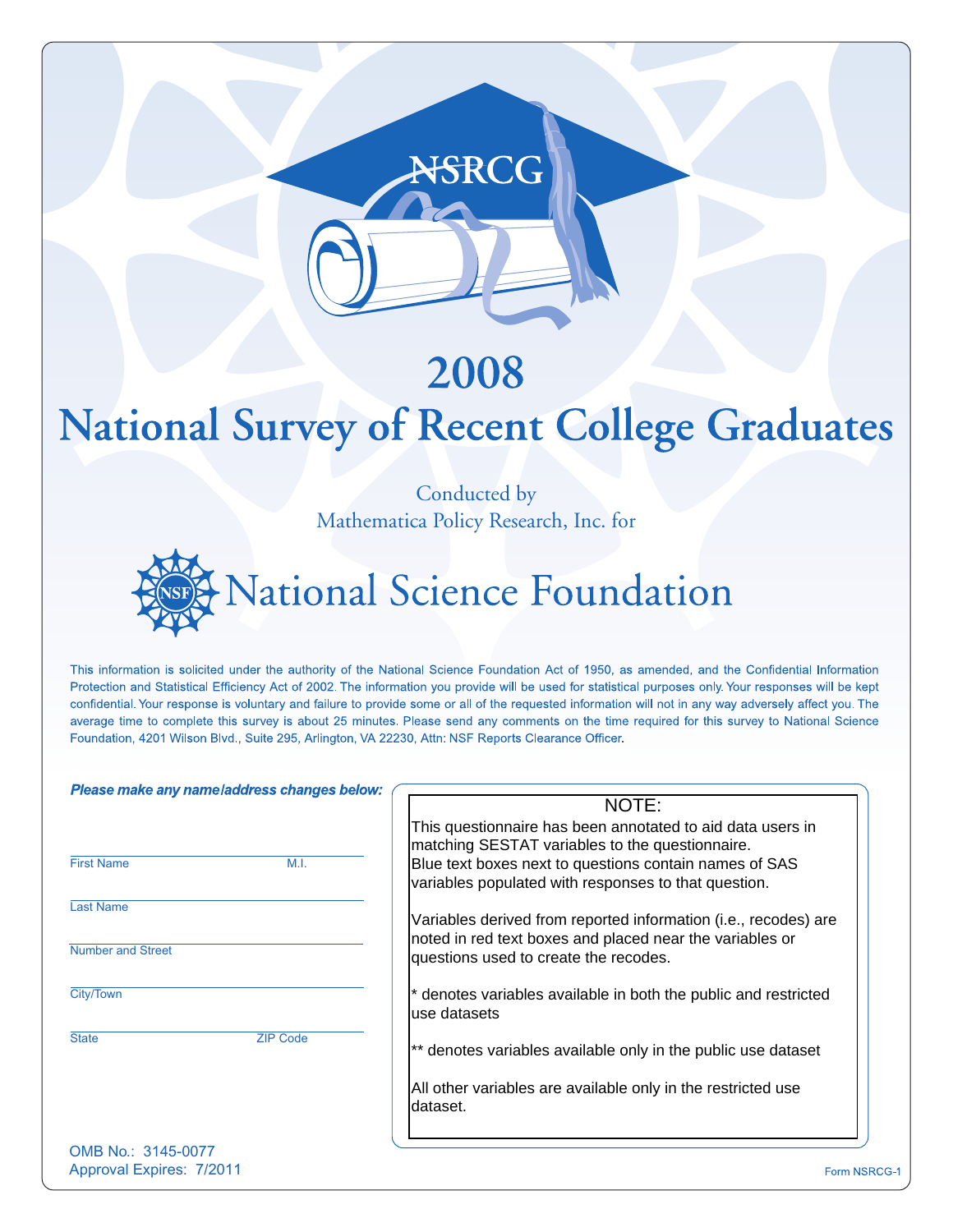|               | <b>Part A - Education Background</b>                                                                                                                                                                                                  |                                                                                        | A5. | Thinking back to the time(s) you attended<br>community college, for which of the following<br>reasons did you take community college courses?                                                                                                                                                                                  |                                                                                                                                       |
|---------------|---------------------------------------------------------------------------------------------------------------------------------------------------------------------------------------------------------------------------------------|----------------------------------------------------------------------------------------|-----|--------------------------------------------------------------------------------------------------------------------------------------------------------------------------------------------------------------------------------------------------------------------------------------------------------------------------------|---------------------------------------------------------------------------------------------------------------------------------------|
| A1.<br>A2.    | In what year did you receive your high school<br>diploma or high school equivalency certificate?<br><b>HSYR</b><br><b>YEAR</b><br>DID NOT FINISH HIGH SCHOOL<br> 0 <br><b>HSNOI</b><br>In what U.S. state, U.S. territory, or foreign | <b>CCCRHS*</b><br><b>CCASDG*</b><br><b>CCCOLPR*</b><br><b>CCBSDG*</b><br><b>CCFIN*</b> |     | Mark Yes or No for each item.<br>To earn college credits while<br>still attending high school<br>To complete an associate's degree<br>2<br>To prepare for college/increase<br>3<br>chance of acceptance to a<br>4-year college or university<br>To earn credits for a bachelor's<br>4<br>For financial reasons (e.g. cost<br>5 | Yes No<br>2 <sup>2</sup><br>2 <sup>2</sup><br><b>CCGRDSC*</b><br><b>CCHSCR*</b><br><b>CCLOC*</b><br><b>CCCONV*</b><br><b>CCREINS*</b> |
|               | country did you last attend high school?                                                                                                                                                                                              | <b>CCSKL*</b>                                                                          |     | To gain further skills or knowledge in<br>6<br>your academic or occupational field $\ldots$ 1 $\Box$ 2 $\Box$                                                                                                                                                                                                                  | 2 <sup>2</sup>                                                                                                                        |
|               | <b>HSST</b><br>STATE/TERRITORY                                                                                                                                                                                                        | <b>CCCHGFL*</b><br><b>CCPRAD</b> *                                                     |     | To facilitate a change in your<br>academic or occupational field<br>To increase opportunities for<br>8<br>promotion, advancement,                                                                                                                                                                                              | Note: CCGRDSC (prepare<br>for grad school), CCHSCR<br>(earn high school credit),                                                      |
|               | <b>OR</b>                                                                                                                                                                                                                             | <b>CCINT*</b><br><b>CCOT</b> *                                                         |     | or higher salary<br>9<br>For leisure or personal interest. class size/convenience), and<br>10 Other - Specify $\overline{V}$                                                                                                                                                                                                   | <b>CCLOC</b> (location close to<br>home), CCCONV (smaller<br><b>CCREINS</b> (get reinstated for                                       |
|               | <b>FOREIGN COUNTRY</b>                                                                                                                                                                                                                |                                                                                        |     |                                                                                                                                                                                                                                                                                                                                | bachelor's degree) were<br>added after data collection<br>started and are derived from<br>verbatim responses.                         |
| A3.           | Have you ever taken courses at a community<br>college?<br><b>COMCOLI*</b><br>Use an X to mark your answer.                                                                                                                            |                                                                                        | A6. | Which two reasons in question A5 were your most<br>important reasons for taking community college<br>courses?                                                                                                                                                                                                                  |                                                                                                                                       |
|               | Yes<br>No $\rightarrow$ Go to question A7                                                                                                                                                                                             |                                                                                        |     | Enter number of appropriate reason from question A5<br>above.<br><b>CCPRI*</b><br>Most important reason                                                                                                                                                                                                                        |                                                                                                                                       |
| A4.           | (If Yes) Did you take courses at a community<br>college during any of the following time periods?<br>Mark Yes or No for each item.                                                                                                    |                                                                                        |     | <b>CCSEC*</b><br>2<br>Second most important reason<br>(Enter "0" if no second reason)                                                                                                                                                                                                                                          |                                                                                                                                       |
| <b>CSHS*</b>  | Yes No<br>Before graduating from high school<br>or earning a high school equivalency                                                                                                                                                  |                                                                                        | A7. | Do you have an associate's degree?<br>ASDGRI*<br>$1$ Yes                                                                                                                                                                                                                                                                       |                                                                                                                                       |
| <b>CSAHS*</b> | After high school and before ever<br>$\mathbf{2}$<br>enrolling in a 4-year college or                                                                                                                                                 |                                                                                        | A8. | $_2\square$ No $\rightarrow$ Go to page 2, question A9<br>(If Yes) From which academic institution did you                                                                                                                                                                                                                     |                                                                                                                                       |
| CSWFY*        | 3<br>While enrolled in a 4-year college<br>or university and before receiving                                                                                                                                                         |                                                                                        |     | receive your associate's degree?<br>School Name                                                                                                                                                                                                                                                                                | <b>CCCARN</b><br><b>CCCRN05C</b>                                                                                                      |
| <b>CSAFY*</b> | After leaving a 4-year college or<br>4<br>university without receiving your                                                                                                                                                           |                                                                                        |     | Department<br>City/Town                                                                                                                                                                                                                                                                                                        | <b>CCPBPR</b><br>CCPB05C                                                                                                              |
| CSAFBS*       | 5<br>After receiving your first                                                                                                                                                                                                       |                                                                                        |     | State/Foreign Country                                                                                                                                                                                                                                                                                                          | <b>CCINCD</b><br><b>CCST</b>                                                                                                          |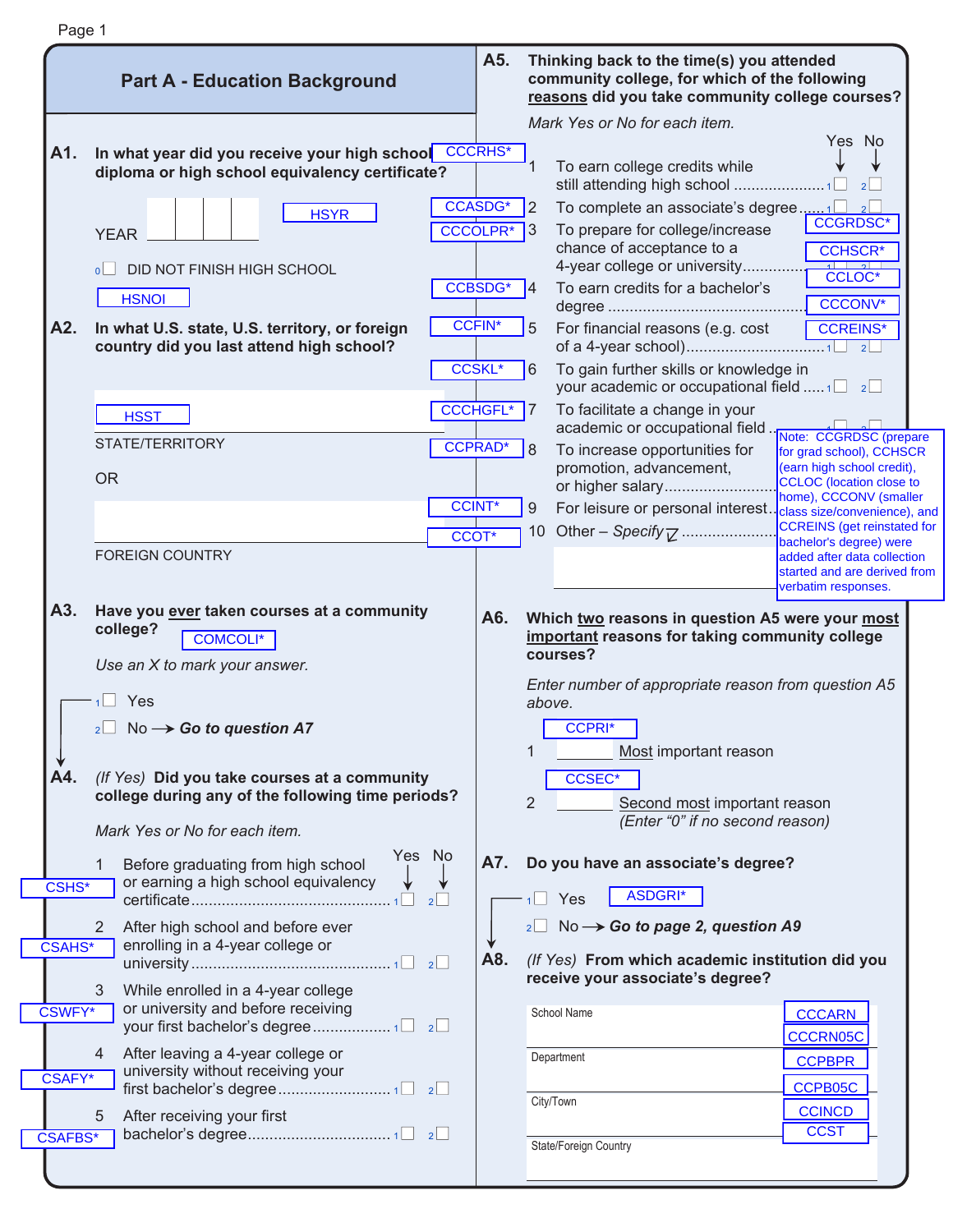| A9. | Using a 4-point scale, what was your overall<br>undergraduate grade point average (GPA)?                                   | A13. What was the primary field of study for this<br>degree?                                            |
|-----|----------------------------------------------------------------------------------------------------------------------------|---------------------------------------------------------------------------------------------------------|
|     | If you have more than one bachelor's degree,<br>give your overall grade point average for your<br>first bachelor's degree. | PRIMARY FIELD OF STUDY                                                                                  |
|     | UGGPA*<br>Mark one answer.                                                                                                 |                                                                                                         |
|     | $1 \square$ 3.75 – 4.00 GPA (Mostly A's)                                                                                   |                                                                                                         |
|     | $3.25 - 3.74$ GPA (About half A's/half B's)<br>$2^{\vert}$                                                                 |                                                                                                         |
|     | $3$ 2.75 – 3.24 GPA (Mostly B's)                                                                                           |                                                                                                         |
|     | $4 \square$ 2.25 - 2.74 GPA (About half B's/half C's)                                                                      | A14. Using the FIELD OF STUDY list on pages 15-16,                                                      |
|     | $1.75 - 2.24$ GPA (Mostly C's)<br>5                                                                                        | choose the code that best describes the field of<br>study for this degree.                              |
|     | $1.25 - 1.74$ GPA (About half C's/half D's)<br>6                                                                           | NACEDMG*<br><b>NACED</b>                                                                                |
|     | $7\Box$ Less than 1.25<br>(Mostly D's or below)                                                                            | <b>NACEDNG</b><br><b>NACEDX</b><br>CODE                                                                 |
|     | Have not taken courses for which grades<br>8<br>were given                                                                 | NOTE: Field of study codes range from 601 to 995                                                        |
|     | A10. During the week of October 1, 2008, were you<br>enrolled in or taking courses at a college or                         | A15. For which of the following reasons were you                                                        |
|     | university?<br><b>ACSIN</b>                                                                                                | taking courses or enrolled?                                                                             |
|     | $1$ Yes                                                                                                                    | Mark Yes or No for each item.                                                                           |
|     | $_2$ No $\rightarrow$ Go to question A16                                                                                   | <b>Yes</b><br>- No                                                                                      |
|     | <b>ACCAR*</b><br>A11. (If Yes) Were you taking courses or enrolled as                                                      | To gain further education before<br>1<br>2                                                              |
|     | ACGRD*                                                                                                                     | 2<br>To prepare for graduate school                                                                     |
|     | Mark one answer.<br><b>ACFPT</b>                                                                                           |                                                                                                         |
|     | <b>ACCHG*</b><br>A full-time student in a degree program<br>1                                                              | To change your academic or<br>3<br>$\overline{2}$                                                       |
|     | A part-time student in a degree program<br>2<br><b>ACSKL*</b>                                                              | 4<br>To gain further skills or                                                                          |
|     | Not enrolled in a degree program, but taking<br>3 <sup>1</sup><br>courses                                                  | knowledge in your academic or                                                                           |
|     | <b>ACLIC*</b><br>A12. Toward what degree were you working?                                                                 | 5<br>2                                                                                                  |
|     | ACADV*<br>If you were working toward more than one degree,<br>mark the level for the highest degree.                       | 6<br>To increase opportunities for<br>promotion, advancement, or                                        |
|     | <b>ACDRG</b><br>Mark one answer.<br><b>ACEM</b>                                                                            | Required or expected by<br>7                                                                            |
|     | No specific degree $\rightarrow$ Go to question A15<br>0 <sup>2</sup>                                                      |                                                                                                         |
|     | <b>ACINT*</b><br>Bachelor's degree (e.g., BS, BA, AB)<br>1                                                                 | 8                                                                                                       |
|     | <b>ACOT</b><br>Master's degree (e.g., MS, MA, MBA)<br>$2^{\lfloor}$                                                        | 9                                                                                                       |
|     | ACOTP**<br>Doctorate (e.g., PhD, DSc, EdD, etc.)<br>$3\perp$                                                               |                                                                                                         |
|     | Other professional degree (e.g., JD, LLB,<br>4<br>MD, DDS, DVM, etc.) - Specify <sub><math>\overline{V}</math></sub>       |                                                                                                         |
|     | Other – Specify $\nabla$<br>5                                                                                              | A16. How many degrees did you receive at the<br>bachelor's level or higher prior to October 1,<br>2008? |
|     |                                                                                                                            | <b>BSDGN</b><br><b>NUMBER</b>                                                                           |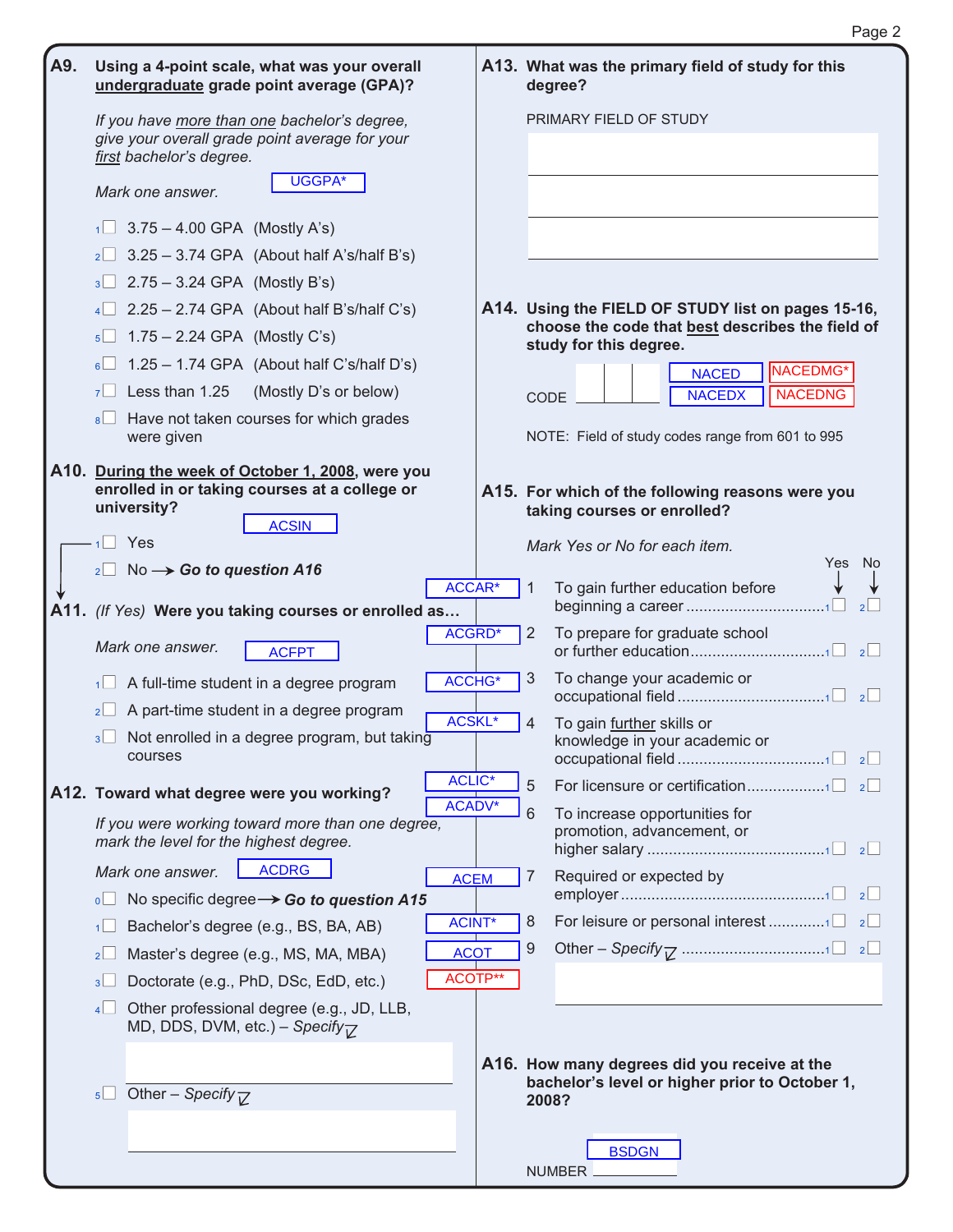| Page 3                                                                                                                                                               |                                                                                                                                                                                                                                                                                                                                         |                                                                                                                                                                      |
|----------------------------------------------------------------------------------------------------------------------------------------------------------------------|-----------------------------------------------------------------------------------------------------------------------------------------------------------------------------------------------------------------------------------------------------------------------------------------------------------------------------------------|----------------------------------------------------------------------------------------------------------------------------------------------------------------------|
| and your first bachelor's degree.                                                                                                                                    | A17. The next few questions ask about the degrees you received before October 1, 2008. Starting with your<br>most recent college or university degree, please provide the following information for each degree you<br>have at the bachelor's level or higher. If you have more than three degrees, report your two most recent degrees |                                                                                                                                                                      |
| <b>MOST RECENT DEGREE</b>                                                                                                                                            | <b>SECOND MOST RECENT DEGREE</b>                                                                                                                                                                                                                                                                                                        | <b>FIRST BACHELOR'S DEGREE</b><br>(if not already reported)                                                                                                          |
| a. From which school did you receive your<br>most recent degree?                                                                                                     | a. From which school did you receive your<br>second most recent degree?                                                                                                                                                                                                                                                                 | a. From which school did you receive<br>your first bachelor's degree, if not<br>already reported on this page?                                                       |
| College or University Name                                                                                                                                           | College or University Non<br><b>NOTE</b>                                                                                                                                                                                                                                                                                                | College or University Name                                                                                                                                           |
| Department                                                                                                                                                           | Degree information collected in this<br>survey is combined with other sources                                                                                                                                                                                                                                                           | Department                                                                                                                                                           |
| City/Town                                                                                                                                                            | and sorted to create a series of degree<br>variables. The variables names in these<br>series are listed on the last page of this                                                                                                                                                                                                        | City/Town                                                                                                                                                            |
| State/Foreign Country                                                                                                                                                | questionnaire.                                                                                                                                                                                                                                                                                                                          | State/Foreign Country                                                                                                                                                |
| b. In what month and year was this degree<br>awarded?<br>Month<br>Year                                                                                               | b. In what month and year was this degree<br>awarded?<br>Month<br>Year                                                                                                                                                                                                                                                                  | b. In what month and year was this degree<br>awarded?<br>Month<br>Year                                                                                               |
| c. What type of degree did you receive?                                                                                                                              | c. What type of degree did you receive?                                                                                                                                                                                                                                                                                                 | c. What type of degree did you receive?                                                                                                                              |
| Mark one answer.                                                                                                                                                     | Mark one answer.                                                                                                                                                                                                                                                                                                                        | Mark one answer.                                                                                                                                                     |
| Bachelor's degree (e.g. BS, BA, AB)                                                                                                                                  | Bachelor's degree (e.g. BS, BA, AB)                                                                                                                                                                                                                                                                                                     | Bachelor's degree (e.g. BS, BA, AB)<br>1                                                                                                                             |
| Master's degree (e.g., MS, MA, MBA)<br>2 <sup>2</sup>                                                                                                                | Master's degree (e.g., MS, MA, MBA)<br>2 <sub>2</sub>                                                                                                                                                                                                                                                                                   | Master's degree (e.g., MS, MA, MBA)<br>$2 \Box$                                                                                                                      |
| Doctorate (e.g., PhD, DSc, EdD, etc.)<br>3 <sup>1</sup>                                                                                                              | Doctorate (e.g., PhD, DSc, EdD, etc.)<br>3 <sup>l</sup><br>4<br>Other professional degree (e.g., JD,                                                                                                                                                                                                                                    | Doctorate (e.g., PhD, DSc, EdD, etc.)<br>$3 \Box$<br>4                                                                                                               |
| Other professional degree (e.g., JD,<br>4<br>LLB, MD, DDS, DVM, etc.) - Specify $\overline{V}$                                                                       | LLB, MD, DDS, DVM, etc.) - Specify T                                                                                                                                                                                                                                                                                                    | Other professional degree (e.g., JD,<br>LLB, MD, DDS, DVM, etc.) - Specify TZ                                                                                        |
| Other - Specify <sub>17</sub><br>5 <sup>1</sup>                                                                                                                      | Other - Specify $\neg$<br>$5\Box$                                                                                                                                                                                                                                                                                                       | Other - Specify $\neg$<br>5                                                                                                                                          |
|                                                                                                                                                                      |                                                                                                                                                                                                                                                                                                                                         |                                                                                                                                                                      |
| d. What is the major field of study and<br>second major (if any) for this degree?                                                                                    | d. What is the major field of study and<br>second major (if any) for this degree?                                                                                                                                                                                                                                                       | d. What is the major field of study and<br>second major (if any) for this degree?                                                                                    |
| <b>MAJOR FIELD OF STUDY</b>                                                                                                                                          | <b>MAJOR FIELD OF STUDY</b>                                                                                                                                                                                                                                                                                                             | <b>MAJOR FIELD OF STUDY</b>                                                                                                                                          |
|                                                                                                                                                                      |                                                                                                                                                                                                                                                                                                                                         |                                                                                                                                                                      |
| <b>SECOND MAJOR</b>                                                                                                                                                  | <b>SECOND MAJOR</b>                                                                                                                                                                                                                                                                                                                     | <b>SECOND MAJOR</b>                                                                                                                                                  |
|                                                                                                                                                                      |                                                                                                                                                                                                                                                                                                                                         |                                                                                                                                                                      |
| e. Using the FIELD OF STUDY list on<br>pages 15-16, choose the code that<br>best describes the major field of study<br>and second major (if any) for this<br>degree. | e. Using the FIELD OF STUDY list on<br>pages 15-16, choose the code that<br>best describes the major field of study<br>and second major (if any) for this<br>degree.                                                                                                                                                                    | e. Using the FIELD OF STUDY list on<br>pages 15-16, choose the code that<br>best describes the major field of study<br>and second major (if any) for this<br>degree. |
| Code for Major Field of Study                                                                                                                                        | Code for Major Field of Study                                                                                                                                                                                                                                                                                                           | Code for Major Field of Study                                                                                                                                        |
| Code for Second Major                                                                                                                                                | Code for Second Major                                                                                                                                                                                                                                                                                                                   | Code for Second Major                                                                                                                                                |
| NOTE: Field of study codes range from 601-995                                                                                                                        | NOTE: Field of study codes range from 601-995                                                                                                                                                                                                                                                                                           | NOTE: Field of study codes range from 601-995                                                                                                                        |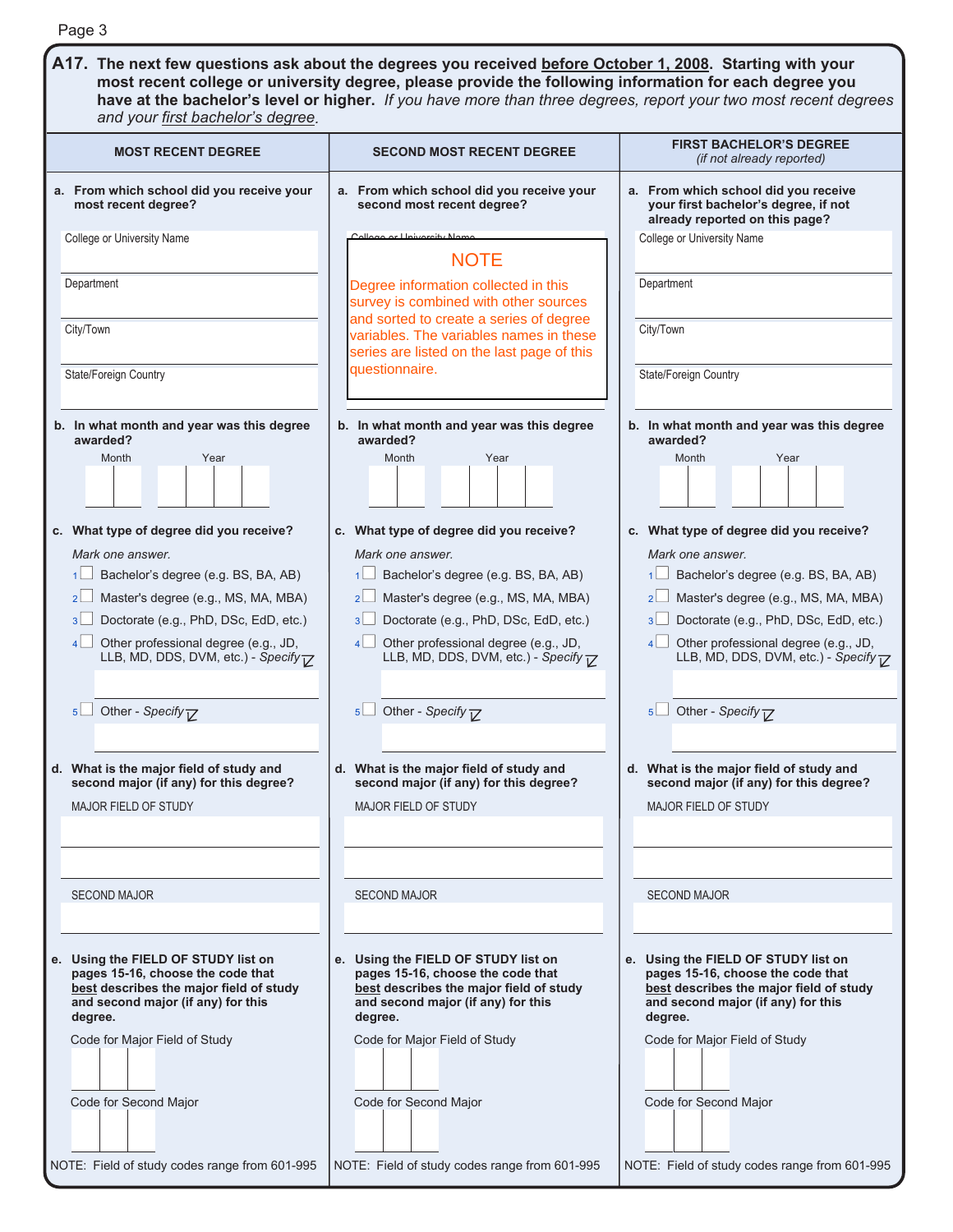|                        |                                                                                                                                                                                                                              |            | Page 4                                                                                                                                                                                                         |
|------------------------|------------------------------------------------------------------------------------------------------------------------------------------------------------------------------------------------------------------------------|------------|----------------------------------------------------------------------------------------------------------------------------------------------------------------------------------------------------------------|
|                        | <b>Part B - Employment Situation</b>                                                                                                                                                                                         | <b>B4.</b> | Prior to the week of October 1, 2008, when did<br>you last work for pay or profit?                                                                                                                             |
| <b>B1.</b>             | LFSTAT*<br>Were you working for pay or profit during the<br>week of October 1, 2008?                                                                                                                                         | LWNVR      | $\overline{\mathbf{C}}$ Mark this box if you never worked for<br>pay or profit and then go to page 10,<br>question D1                                                                                          |
|                        | Working includes being a student on paid work-study,<br>self-employed, or on any type of paid or unpaid leave,<br>including vacation.<br><b>WRKG*</b><br>$\frac{1}{1}$ Yes $\rightarrow$ Go to page 5, question B8<br>$2$ No |            | Month<br>Year<br><b>LAST WORKED</b><br><b>LWMN</b><br><b>LWYR</b>                                                                                                                                              |
|                        |                                                                                                                                                                                                                              | B5.        | What was the title of the last job you held prior to<br>the week of October 1, 2008?<br>Example: Financial analyst                                                                                             |
|                        |                                                                                                                                                                                                                              |            |                                                                                                                                                                                                                |
| <b>B2.</b>             | (If No) Did you look for work during the four<br>weeks preceding October 1, 2008? This would be                                                                                                                              |            |                                                                                                                                                                                                                |
|                        | between September 3rd and October 1st.<br>LOOKWK*                                                                                                                                                                            |            |                                                                                                                                                                                                                |
|                        | $1$ Yes<br>$2$ No                                                                                                                                                                                                            | <b>B6.</b> | What kind of work were you doing on this last<br>job - that is, what were your duties and<br>responsibilities on your last job? Please be<br>as specific as possible, including any area of<br>specialization. |
| <b>B3.</b>             | What were your reasons for not working during                                                                                                                                                                                |            | Example: Analyzed financial information, prepared<br>technical reports. Specialized in asset<br>management.                                                                                                    |
|                        | the week of October 1, 2008?                                                                                                                                                                                                 |            |                                                                                                                                                                                                                |
|                        | Mark Yes or No for each item.<br>Yes No                                                                                                                                                                                      |            |                                                                                                                                                                                                                |
| <b>NWRET</b>           | 1<br>Year retired                                                                                                                                                                                                            |            |                                                                                                                                                                                                                |
|                        | If $Yes \longrightarrow \boxed{NWRTYR}$                                                                                                                                                                                      |            |                                                                                                                                                                                                                |
| NWLAY*                 | 2                                                                                                                                                                                                                            |            |                                                                                                                                                                                                                |
| <b>NWSTU*</b>          | 3                                                                                                                                                                                                                            |            |                                                                                                                                                                                                                |
| <b>NWFAM</b>           | 4                                                                                                                                                                                                                            |            |                                                                                                                                                                                                                |
| <b>NWILI</b>           | Chronic illness or<br>5                                                                                                                                                                                                      | <b>B7.</b> | Using the JOB CATEGORY list on pages 17-18,                                                                                                                                                                    |
| NWOCNA*                | 6                                                                                                                                                                                                                            |            | choose the code that best describes the last job<br>you held prior to the week of October 1, 2008.                                                                                                             |
| <b>NWNOND</b>          | 7                                                                                                                                                                                                                            |            |                                                                                                                                                                                                                |
| <b>NWOT</b><br>NWOTP** | 8                                                                                                                                                                                                                            |            | <b>NOCLST</b><br>$\rightarrow$ Go to page 9, NOCLST<br>question B37 NOCLSTX<br>CODE<br><b>NOCMLST</b>                                                                                                          |
|                        |                                                                                                                                                                                                                              |            | NOTE: Job category codes range from 010 NOCNLST                                                                                                                                                                |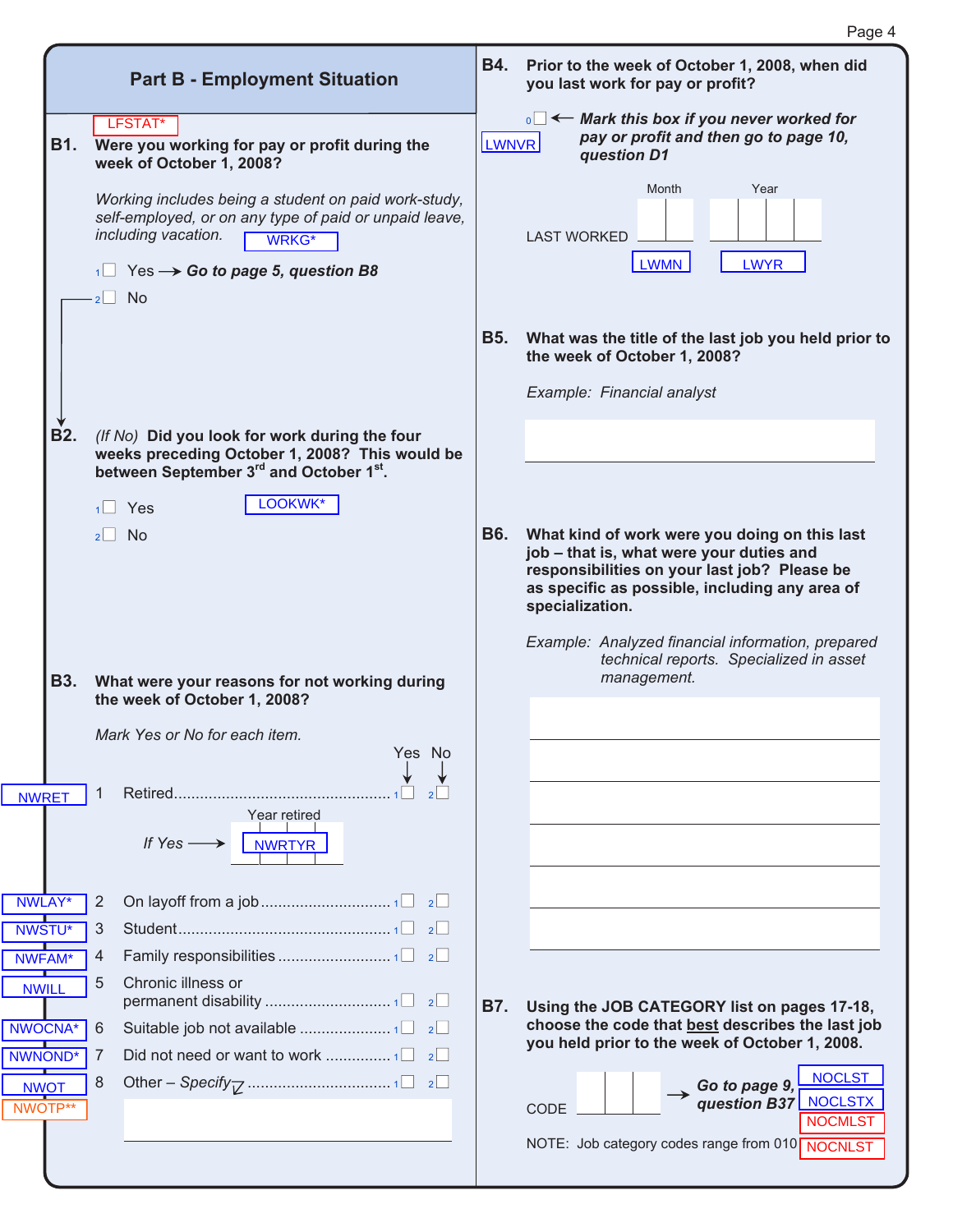|                          | <b>Principal Employer</b>                                                                                                                                                                                                                                                                                                                                                                                                                                                                                                                                                                                                                                                                                                                                                                                                                                                                                                                                     | B11. Which one of the following best describes<br>your principal employer during the week of<br>October 1, 2008? Were you                                                                                                                                                                                                                                                                                                                                                                                                                                                                                                                                                                                                                                                                                                                                                                                                                                                                                 |
|--------------------------|---------------------------------------------------------------------------------------------------------------------------------------------------------------------------------------------------------------------------------------------------------------------------------------------------------------------------------------------------------------------------------------------------------------------------------------------------------------------------------------------------------------------------------------------------------------------------------------------------------------------------------------------------------------------------------------------------------------------------------------------------------------------------------------------------------------------------------------------------------------------------------------------------------------------------------------------------------------|-----------------------------------------------------------------------------------------------------------------------------------------------------------------------------------------------------------------------------------------------------------------------------------------------------------------------------------------------------------------------------------------------------------------------------------------------------------------------------------------------------------------------------------------------------------------------------------------------------------------------------------------------------------------------------------------------------------------------------------------------------------------------------------------------------------------------------------------------------------------------------------------------------------------------------------------------------------------------------------------------------------|
| <b>B8.</b><br><b>B9.</b> | Who was your principal employer during the<br>week of October 1, 2008?<br>If you had more than one job, report the one for<br>which you worked the most hours that week.<br>If your employer had more than one location,<br>report the location that employed you.<br>If you worked for a contracting or consulting<br>company, report the name of that company, not<br>the client organization.<br><b>INSTCOD</b><br><b>Employer Name</b><br><b>CARNEG</b><br>Department/Division<br>CARN05C<br><b>PUBPRI</b><br>City/Town<br>PBPR05C<br>State<br><b>EMST</b><br><b>EMRG</b><br>ZIP Code<br><b>EMUS</b><br>What was that employer's main business or<br>industry; that is, what did that employer make<br>or do?<br>If your principal employer had more than one type of<br>business, report the type of business primarily<br>performed at the location where you worked.<br>Example: Production of microprocessor chips<br><b>EMPLOYER'S MAIN BUSINESS</b> | <b>NEDTP</b><br>Mark one answer.<br>SELF-EMPLOYED or a BUSINESS OWNER<br>$\sqrt{1}$ In a non-incorporated business, professional<br>practice, or farm<br>2<br>In an incorporated business, professional<br>practice, or farm<br>PRIVATE SECTOR employee<br>In a for-profit company or organization<br>3<br>$4\Box$ In a non-profit organization (including tax-exempt<br>and charitable organizations)<br><b>GOVERNMENT</b> employee<br>$\overline{\phantom{0}}$ In a local government (e.g., city, county, school<br>district)<br>In a state government (including state colleges/<br>6<br>universities)<br>$7\Box$ In the U.S. military service, active duty or<br>Commissioned Corps (e.g., USPHS, NOAA)<br>In the U.S. government (e.g., civilian employee)<br>8<br>OTHER type of employee<br>Other – Specify type of employer $\nabla$<br>9<br>B12. Was your principal employer an educational<br>institution?<br><b>EMED</b><br>$1 \square$ Yes<br>No $\rightarrow$ Go to page 6, question B14<br>2 |
|                          | <b>B10. Counting all locations where this employer</b><br>operates, how many people work for your<br>principal employer? Your best estimate is fine.<br>EMSIZE*<br>Mark one answer.<br>10 or fewer employees<br>$1$ $\Box$<br>11 - 24 employees<br>$2^{\square}$<br>25 - 99 employees<br>3 <sup>2</sup><br>100 - 499 employees<br>4 $\Box$<br>500 - 999 employees<br>$5$ $\Box$<br>1,000 - 4,999 employees<br>$6\Box$<br>5,000 - 24,999 employees<br>7 <sup>1</sup><br>25,000+ employees<br>8                                                                                                                                                                                                                                                                                                                                                                                                                                                                 | B13. (If Yes) Was the educational institution where you<br>worked a<br><b>EDTP</b><br><b>EMTP</b><br>Mark one answer.<br><b>EMSECDT</b><br>Preschool, elementary, middle,<br>1<br><b>EMSECSM</b><br>or secondary school or system<br>Two-year college, community college,<br>2<br>or technical institute<br><b>EMSECPB</b><br>Four-year college or university, other than a<br>3 <sup>1</sup><br>medical school<br>Medical school (including university-affiliated<br>4<br>hospital or medical center)<br>University-affiliated research institute<br>$5\Box$<br>Other – Specify $\nabla$<br>$6$ $\Box$                                                                                                                                                                                                                                                                                                                                                                                                   |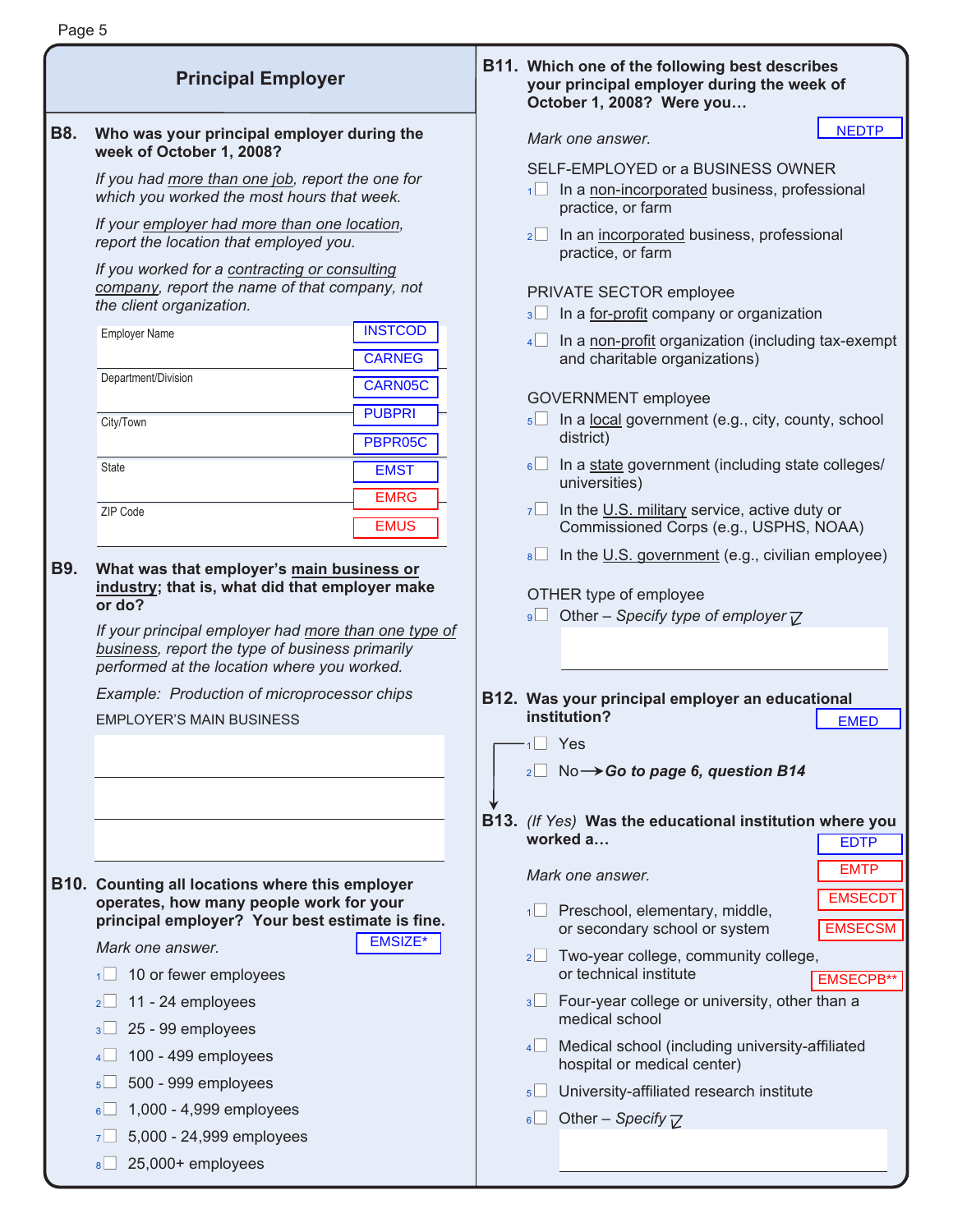|                                                                                                                                                                                                                                                                                                                                 |                    | Page 6                                                                                                                                                                                                                                     |
|---------------------------------------------------------------------------------------------------------------------------------------------------------------------------------------------------------------------------------------------------------------------------------------------------------------------------------|--------------------|--------------------------------------------------------------------------------------------------------------------------------------------------------------------------------------------------------------------------------------------|
| <b>Principal Job</b>                                                                                                                                                                                                                                                                                                            |                    | B17. Did your duties on this job require the technical<br>expertise of a bachelor's degree or higher in                                                                                                                                    |
| B14. What was the title of the principal job you held MGRNAT*<br>during the week of October 1, 2008?<br>Example: Financial analyst                                                                                                                                                                                              | MGRSOC*<br>MGROTH* | Mark Yes or No for each item.<br>Yes No<br>Engineering, computer science,<br>-1<br>math, or the natural sciences<br>$\overline{2}$<br>$\vert$ 3<br>Some other field (e.g., health,<br>business, or education) – Specify $\overline{Z}$ 1 2 |
| B15. What kind of work were you doing on this job -<br>that is, what were your duties and responsibilities<br>on your principal job? Please be as specific as<br>possible, including any area of specialization.<br>Example: Analyzed financial information, prepared<br>technical reports. Specialized in asset<br>management. |                    |                                                                                                                                                                                                                                            |
|                                                                                                                                                                                                                                                                                                                                 |                    | B18. During what month and year did you start this<br>job (that is, the principal job you held during the<br>week of October 1, 2008)?<br>Month<br>Year<br>PRINCIPAL JOB STARTED<br><b>STRTYR</b>                                          |
| B16. Using the JOB CATEGORY list on pages 17-18,<br>choose the code that best describes the<br>principal job you held during the week of<br>October 1, 2008.<br>NOCPRMG*<br><b>NOCPRNG</b><br><b>NOCPR</b><br>NOCPRPB*<br><b>NOCPRX</b><br>CODE<br>NOTE: Job category codes range from 010 to 500                               |                    | <b>STRTMN</b>                                                                                                                                                                                                                              |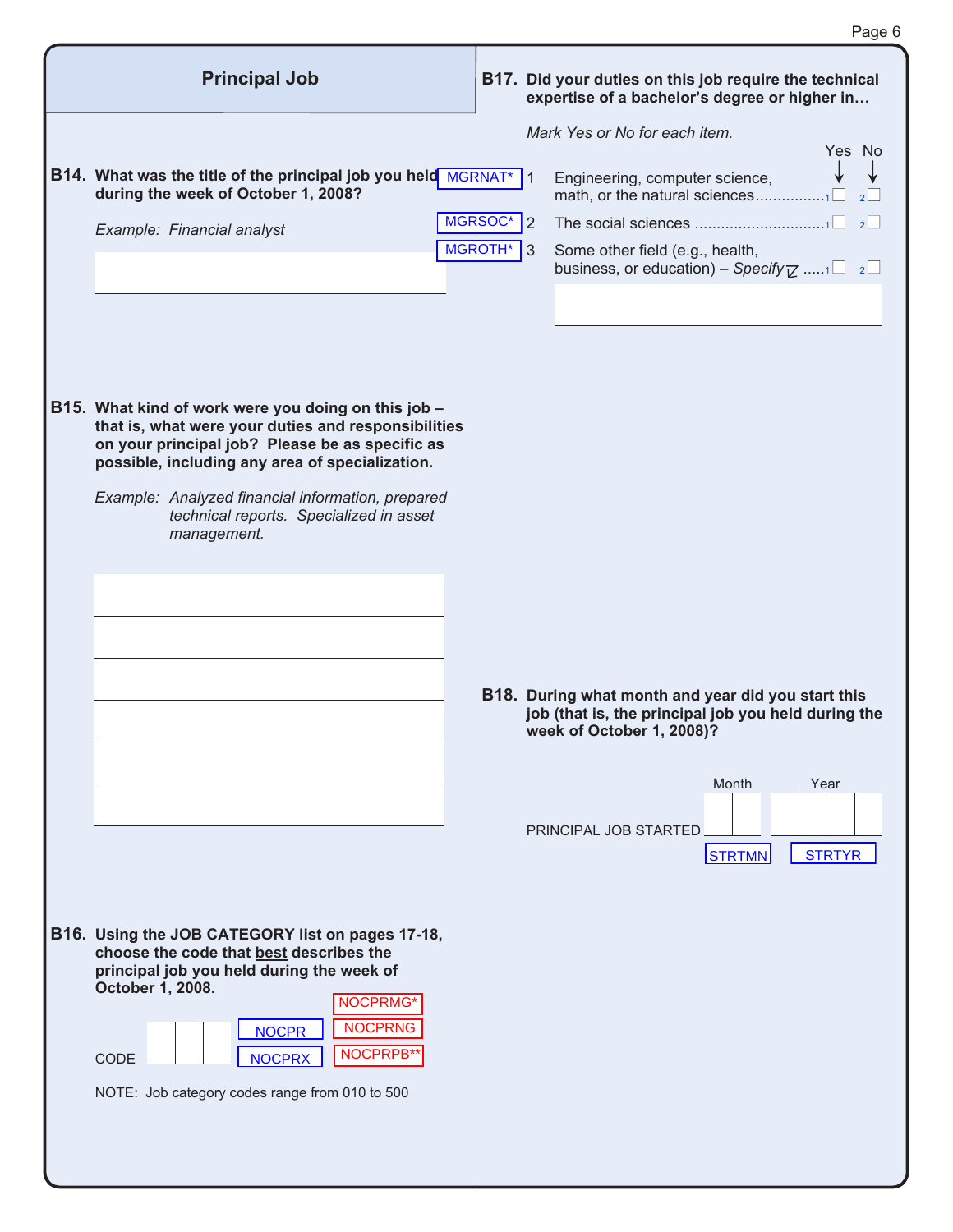|               |                | B19. To what extent was your work on your principal<br>job related to your highest degree? Was it<br>Mark one answer.<br>OCEDRLP*              |                 | job?           | B22. The next question is about your work activities<br>on your principal job. Which of the following<br>work activities occupied at least 10 percent of<br>your time during a typical work week on this |
|---------------|----------------|------------------------------------------------------------------------------------------------------------------------------------------------|-----------------|----------------|----------------------------------------------------------------------------------------------------------------------------------------------------------------------------------------------------------|
|               | 1              | Closely related<br>$\rightarrow$ Go to question                                                                                                |                 |                | Mark Yes or No for each item.                                                                                                                                                                            |
|               | 2 <sup>l</sup> | Somewhat related.<br><b>B22</b>                                                                                                                |                 |                | Yes No                                                                                                                                                                                                   |
|               | 3 <sup>1</sup> | Not related                                                                                                                                    | <b>WAACC*</b>   |                | Accounting, finance, contracts1                                                                                                                                                                          |
|               |                |                                                                                                                                                | <b>WABRSH</b> * | 2              | Basic research - study directed                                                                                                                                                                          |
|               |                |                                                                                                                                                |                 |                | toward gaining scientific knowledge                                                                                                                                                                      |
|               |                |                                                                                                                                                | <b>WAAPRSH*</b> | 3              | Applied research - study directed<br>toward gaining scientific knowledge                                                                                                                                 |
|               |                | B20. (If Not related) Did these factors influence your<br>decision to work in an area outside the field of<br>your highest degree?             | WADEV*          | $\overline{4}$ | Development - using knowledge<br>gained from research for the                                                                                                                                            |
|               |                | Mark Yes or No for each item.<br>Yes No                                                                                                        | <b>WADSN*</b>   | 5              | Design of equipment, processes,                                                                                                                                                                          |
| NRPAY*        |                |                                                                                                                                                | WACOM*          | 6              | Computer programming, systems                                                                                                                                                                            |
| NRCON*        | <u> 2</u>      | Working conditions (e.g., hours,<br>equipment, working environment) $1\Box$ $2\Box$                                                            | WAEMRL*         | $\overline{7}$ | Human resources - including<br>recruiting, personnel development,                                                                                                                                        |
| NRLOC*        | 3              |                                                                                                                                                | <b>WAMGMT*</b>  | 8              |                                                                                                                                                                                                          |
| <b>NRCHG*</b> | 4              | Change in career or professional                                                                                                               |                 |                | Managing or supervising people or                                                                                                                                                                        |
| <b>NRFAM*</b> | 5              | Family-related reasons (e.g.,                                                                                                                  | WAPROD*         | $\overline{9}$ | Production, operations,<br>ACTCAP*<br>maintenance (e.g., chip production,<br>operating lab equipment)<br>ACTDED*                                                                                         |
| NROCNA*       | 16             | Job in highest degree field not                                                                                                                | WASVC*          | 10             | Professional services (e.g., health<br><b>ACTMGT</b><br>care, counseling, financial services,                                                                                                            |
| NROT*         |                | Some other reason – Specify $\overline{V}$ 1 2                                                                                                 |                 |                |                                                                                                                                                                                                          |
|               |                |                                                                                                                                                | <b>WASALE*</b>  | 11             | Sales, purchasing, marketing,<br>ACTRD <sup>*</sup><br>customer service, public relations 1□ 2□                                                                                                          |
|               |                |                                                                                                                                                | WAQM*           |                | 12 Quality or productivity                                                                                                                                                                               |
|               |                |                                                                                                                                                | <b>WATEA*</b>   |                |                                                                                                                                                                                                          |
|               |                |                                                                                                                                                |                 |                |                                                                                                                                                                                                          |
|               |                | B21. Which two factors in question B20 were your<br>most important reasons for working in an area<br>outside the field of your highest degree? | <b>WAOT*</b>    |                |                                                                                                                                                                                                          |
|               |                | Enter number of appropriate reason from question<br>B20 above.                                                                                 |                 |                | B23. On which two activities in question B22 did you<br>work the most hours during a typical week on<br>this job?                                                                                        |
|               |                |                                                                                                                                                |                 |                | Enter number of appropriate activity from question<br>B22 above.                                                                                                                                         |
| NRREA*        | 11             | Most important reason                                                                                                                          |                 |                | <b>WAPRSM*</b>                                                                                                                                                                                           |
| NRSEC*        | 2              | Second most important reason                                                                                                                   | <b>WAPRI*</b>   | $\mathbf{1}$   | Activity most hours<br><b>WASCSM</b>                                                                                                                                                                     |
|               |                | (Enter "0" if no second reason)                                                                                                                | WASEC*          | 2              | Activity second most hours<br>(Enter "0" if no second most)                                                                                                                                              |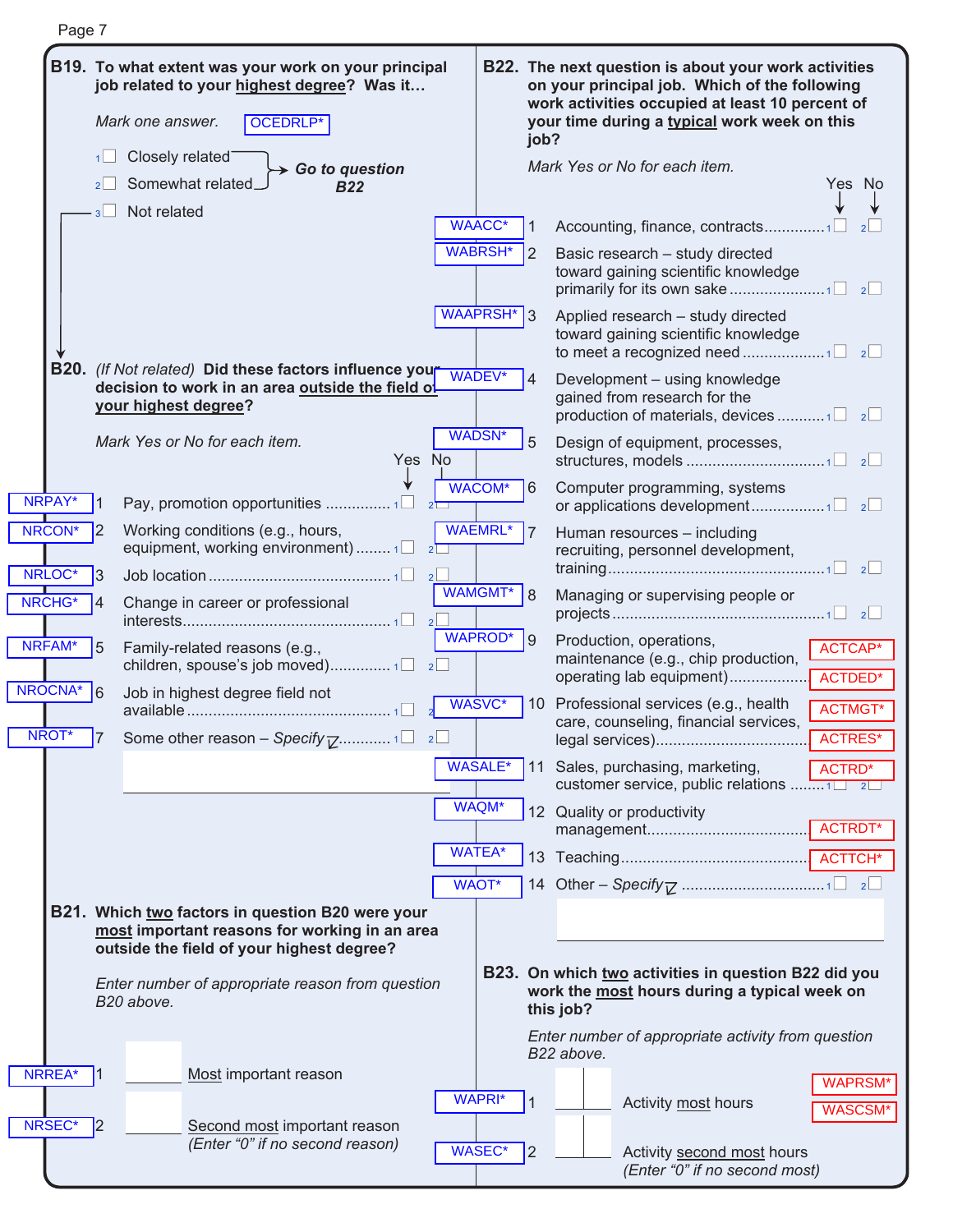| B24. Did you supervise the work of others as part of<br>the principal job you held during the week of<br><b>October 1, 2008?</b><br><b>SUPWK*</b><br>Mark "Yes" if you recommended or initiated<br>personnel actions such as hiring, firing, evaluating,<br>or promoting others.<br>Teachers should not count students.<br>$1$ Yes |                                                                                     | B28. Was this salary based on a 52-week year, or less<br>than that?<br><b>WKSYR</b><br>Include paid vacation and sick leave.<br><b>WKSWK</b><br><b>WKSWKP*</b><br>52-week year<br>1 <sup>1</sup><br>Less than 52 weeks<br>2 <sup>1</sup><br>NUMBER OF WEEKS<br><b>WKSLYR</b><br><b>PER YEAR</b> |
|------------------------------------------------------------------------------------------------------------------------------------------------------------------------------------------------------------------------------------------------------------------------------------------------------------------------------------|-------------------------------------------------------------------------------------|-------------------------------------------------------------------------------------------------------------------------------------------------------------------------------------------------------------------------------------------------------------------------------------------------|
| $_{2}$ No $\rightarrow$ Go to question B26<br><b>B25.</b> (If Yes) How many people did you typically                                                                                                                                                                                                                               |                                                                                     | B29. During a typical week on your principal job, how<br>many hours did you work?                                                                                                                                                                                                               |
| Number<br>Supervised<br><b>SUPDIR</b><br>Supervise directly?<br>1<br>(If none, enter "0")<br>$\overline{2}$<br>Supervise indirectly through<br><b>SUPIND</b><br>subordinate supervisors?                                                                                                                                           |                                                                                     | <b>HRSWKP*</b><br>NUMBER OF HOURS<br><b>HRSWK</b><br><b>WORKED PER WEEK</b><br>If fewer than 35 hours, go to question B30.<br>If 35 or more hours, go to page 9, question B32.<br>B30. (If fewer than 35 hours) Did you want to work 35 or                                                      |
| (If none, enter "0")<br>B26. How would you rate your overall satisfaction<br>with the principal job you held during the week<br>of October 1, 2008?<br><b>JOBSATIS*</b>                                                                                                                                                            |                                                                                     | more hours per week on your principal job?<br>PJWTFT*<br>Yes<br><b>No</b><br>2                                                                                                                                                                                                                  |
| Mark one answer.<br>Very satisfied<br>Somewhat satisfied<br>2 <sup>1</sup><br>3 Somewhat dissatisfied                                                                                                                                                                                                                              |                                                                                     | B31. For which of the following reasons did you<br>usually work fewer than 35 hours per week<br>on the principal job you held during the week<br>of October 1, 2008?                                                                                                                            |
| Very dissatisfied                                                                                                                                                                                                                                                                                                                  |                                                                                     | Mark Yes or No for each item.<br>Yes No                                                                                                                                                                                                                                                         |
| B27. As of the week of October 1, 2008, what was your<br>basic annual salary on your principal job, before<br>deductions?                                                                                                                                                                                                          | <b>PJRET</b>                                                                        | Previously retired or semi-retired<br>$\vert$ 1<br>Year retired<br>If $Yes \longrightarrow \Box$ PJRETYR                                                                                                                                                                                        |
| Do not include bonuses, overtime, or additional<br>compensation for summertime teaching or<br>research.<br>If you are not salaried, please estimate your earne<br>income, excluding business expenses.<br>\$<br>.00                                                                                                                | <b>PJSTU</b><br>PJFAM*<br><b>PJILL</b><br>PJOCNA*<br><b>PJHAJ</b><br><b>PJNOND*</b> | $\overline{2}$<br>3<br>4<br>Full-time job not available 1 2<br>5<br>6<br>$\overline{7}$<br>Did not need or want                                                                                                                                                                                 |
| ANNUAL SALARY OR EARNED INCOME<br><b>SALARY</b>                                                                                                                                                                                                                                                                                    | <b>PJOT</b><br>PJOTP**                                                              | 8                                                                                                                                                                                                                                                                                               |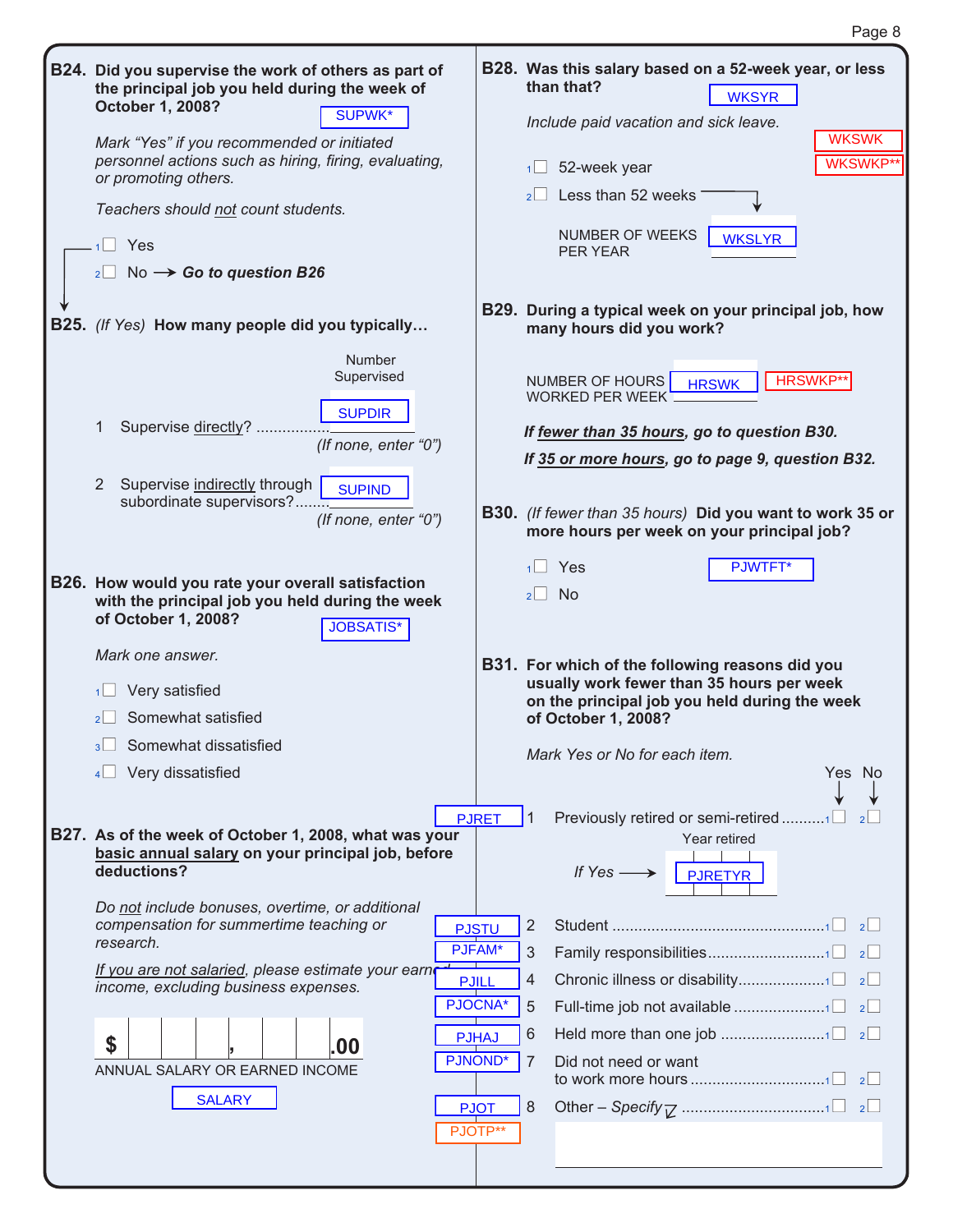| Page 9 |                                                                                                                                                                                                                                                                 |                                                                                                                                                                                                                                                                                                                                                                                                                                                                                                                                                                                                                                                                                                                                                      |
|--------|-----------------------------------------------------------------------------------------------------------------------------------------------------------------------------------------------------------------------------------------------------------------|------------------------------------------------------------------------------------------------------------------------------------------------------------------------------------------------------------------------------------------------------------------------------------------------------------------------------------------------------------------------------------------------------------------------------------------------------------------------------------------------------------------------------------------------------------------------------------------------------------------------------------------------------------------------------------------------------------------------------------------------------|
|        | B32. During the week of October 1, 2008, were you<br>working for pay (or profit) at a second job (or<br>business), including part-time, evening, or<br>weekend work?<br>OCSI*<br>$1$ Yes<br>$_2$ No $\rightarrow$ Go to question B37                            | B35. Using the JOB CATEGORY list on pages 17-18,<br>choose the code that best describes the second<br>job you held during the week of October 1, 2008.<br><b>NOCSX</b><br><b>NOCSNG</b><br><b>NOCS</b><br>NOCSMG <sup>*</sup><br>CODE<br>NOTE: Job category codes range from 010 to 500                                                                                                                                                                                                                                                                                                                                                                                                                                                              |
|        | <b>B33.</b> (If Yes) What was the title of the second job you<br>held during the week of October 1, 2008?<br>If you had more than two jobs that week, report the<br>job where you worked the second most hours.<br>Example: Software salesperson                | B36. To what extent was your work on your second job<br>related to your highest degree? Was it<br><b>OCSEDRL</b><br>Mark one answer.<br>Closely related<br>1<br>Somewhat related<br>Not related<br>3                                                                                                                                                                                                                                                                                                                                                                                                                                                                                                                                                 |
|        | B34. What kind of work were you doing on this job -<br>that is, what were your duties and responsibilities<br>on your second job? Please be as specific as<br>possible, including any area of specialization.<br>Example: Sell software for personal computers. | B37. Thinking back now to 2007, was any of your<br>work during 2007 supported by contracts or<br>grants from the U.S. government?<br><b>GOVSUP*</b><br>FEDERAL EMPLOYEES: Please answer "No."<br>Mark one answer.<br>Go to page 10,<br>$\circ$ Did not work in 2007 $\rightarrow$<br>question C1<br>Yes<br><b>No</b><br>2 <sup>2</sup><br>Don't know<br>$\overline{\mathbf{3}}$<br>B38. Counting all jobs held in 2007, what was your<br>total earned income for 2007, before deductions?<br>Include all wages, salaries, bonuses, overtime,<br>commissions, consulting fees, net income from<br>businesses, summertime teaching or research, or<br>other work associated with scholarships.<br>\$<br>.00<br>TOTAL 2007 EARNED INCOME<br><b>EARN</b> |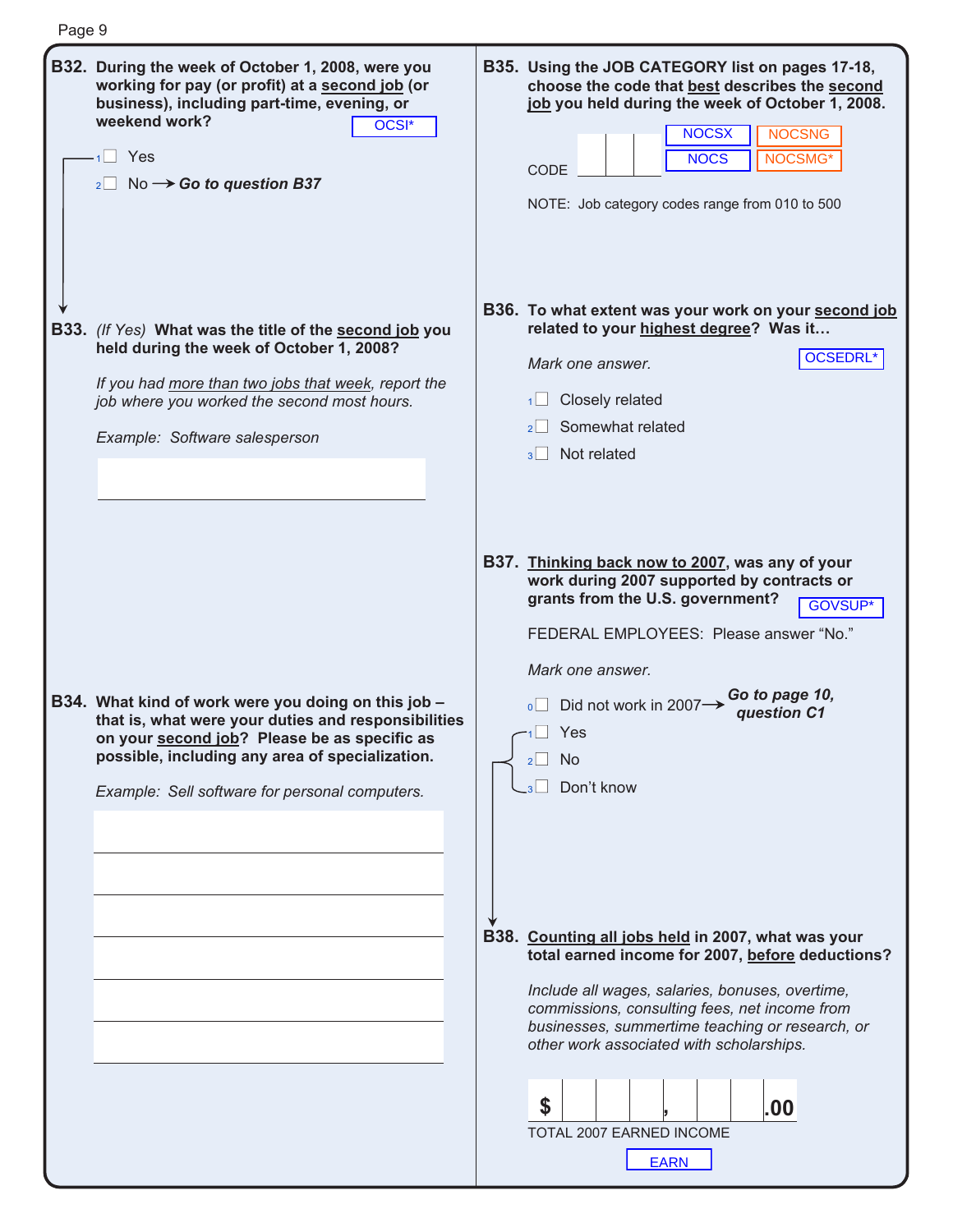|                                                                                        | <b>Part C - Other Work-Related Experiences</b>                                                                                                                                                                                                                                                                                                                                                                    | <b>Part D - Demographic Information</b>                                                                                                                                                                                                                                             |
|----------------------------------------------------------------------------------------|-------------------------------------------------------------------------------------------------------------------------------------------------------------------------------------------------------------------------------------------------------------------------------------------------------------------------------------------------------------------------------------------------------------------|-------------------------------------------------------------------------------------------------------------------------------------------------------------------------------------------------------------------------------------------------------------------------------------|
| C1.                                                                                    | During the past 12 months, did you take any work-<br>related training, such as workshops or seminars?<br>Include conferences or professional meetings<br>only if you attended a training session at the<br>conference or meeting.<br>Do not include college coursework for which you were<br>enrolled in a degree program.<br><b>WKTRNI*</b><br>Yes<br>No $\rightarrow$ Go to question D1 on this page<br>$2\Box$ | On October 1, 2008, were you<br>D1.<br><b>MARIND</b><br>Mark one answer.<br><b>MARSTA</b><br><b>Married</b><br>Living in a marriage-like relationship<br>Widowed<br>3 <sup>1</sup><br>Separated<br>$\rightarrow$ Go to page 11,<br>question D4<br><b>Divorced</b><br>Never married. |
| C <sub>2</sub> .                                                                       | (If Yes) For which of the following reasons did<br>you take training during the past 12 months?<br>Mark Yes or No for each item.                                                                                                                                                                                                                                                                                  | D <sub>2</sub> .<br>(If Married or Living in a marriage-like relationship)<br>During the week of October 1, 2008, was your<br>spouse or partner working?<br>Yes, full-time<br><b>SPOWK</b><br>$\overline{\phantom{a}}$ Yes, part-time                                               |
| <b>WTRSKL*</b><br><b>WTROPPS*</b>                                                      | Yes No<br>To improve skills or knowledge in<br>$\mathbf{1}$<br>your current occupational field1<br>2<br>$\overline{2}$<br>To increase opportunities for<br>promotion or advancement in your                                                                                                                                                                                                                       | $3 \Box$ No $\rightarrow$ Go to page 11, question D4                                                                                                                                                                                                                                |
| <b>WTRLIC*</b><br>WTRCHOC <sup>*</sup> 4<br>WTREM*<br><b>WTRPERS*</b><br><b>WTROT*</b> | For licensure or certification in your<br>3<br>To facilitate a change to a different<br>Required or expected by employer $1\Box$ $2\Box$<br>5<br>6<br>$\overline{7}$                                                                                                                                                                                                                                              | D3.<br>Did your spouse's or partner's duties on this job<br>require the technical expertise of a bachelor's<br>degree or higher in<br>Mark Yes or No for each item.<br>Yes No                                                                                                       |
|                                                                                        |                                                                                                                                                                                                                                                                                                                                                                                                                   | Engineering, computer science,<br><b>SPNAT</b><br>$\vert$ 2<br><b>SPSOC</b><br>Some other field (e.g., health,<br>3<br><b>SPOT</b><br>business, or education) – Specify $\overline{V}$ 1 2                                                                                          |
| C3.                                                                                    | What was your most important reason from<br>question C2 for taking training?<br>Enter number of appropriate reason from question<br>C2 above. WTREASN*<br>MOST IMPORTANT REASON                                                                                                                                                                                                                                   |                                                                                                                                                                                                                                                                                     |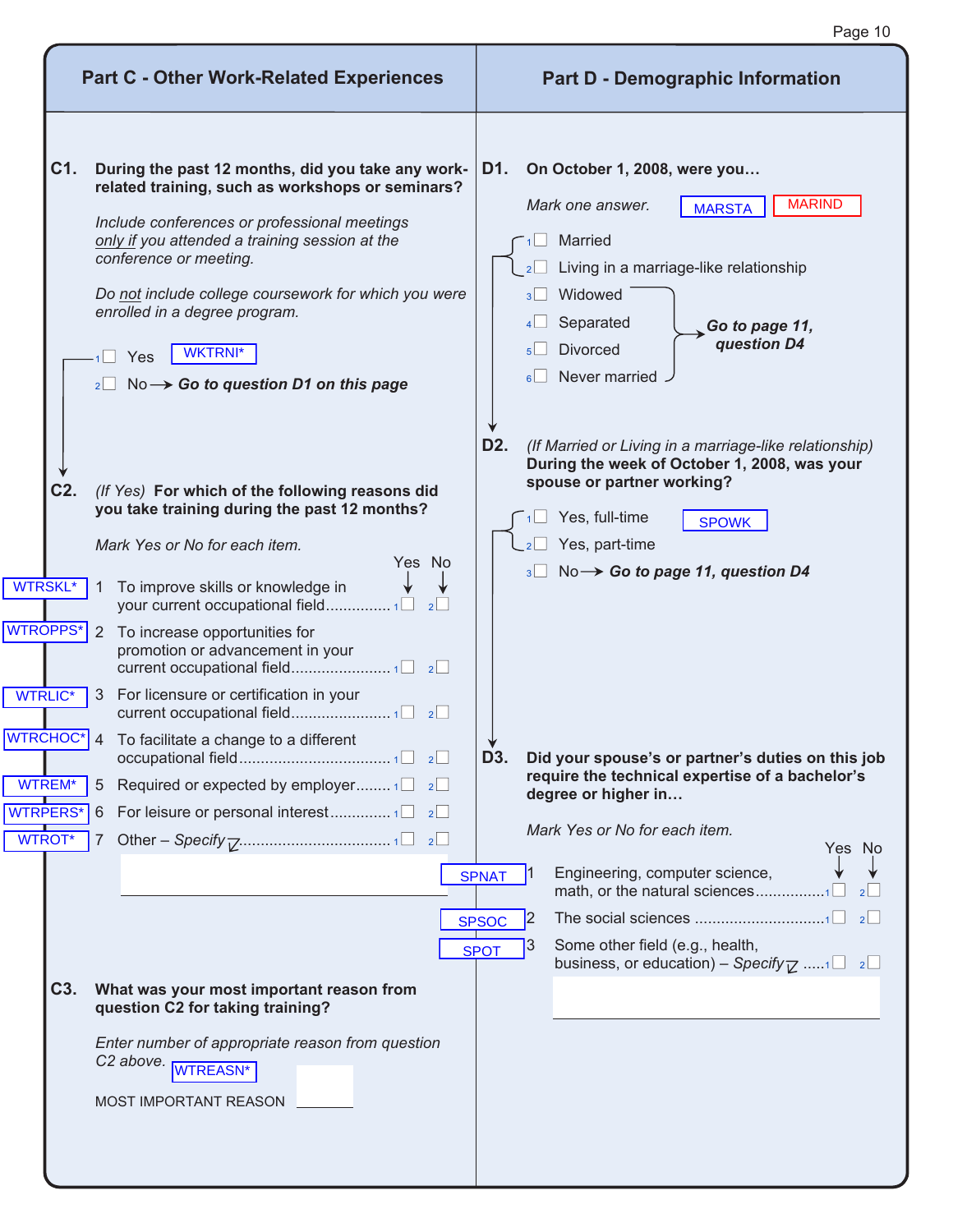| ⊶<br>ĸ<br>. . |  |
|---------------|--|
|               |  |

| D4. | As of the week of October 1, 2008, did you have<br>any children living with you as part of your family?<br>Only count children who lived with you at least<br>50 percent of the time.<br><b>CHLVIN</b> | D7.<br>On October 1, 2008, were you living in the United<br>States, Puerto Rico, or another U.S. territory, or<br>were you living in another country?<br>1 United States, Puerto Rico,<br><b>FNINUS</b><br>or another U.S. territory |
|-----|--------------------------------------------------------------------------------------------------------------------------------------------------------------------------------------------------------|--------------------------------------------------------------------------------------------------------------------------------------------------------------------------------------------------------------------------------------|
|     | $1 \square$ Yes<br>$_2\square$ No $\rightarrow$ Go to question D6                                                                                                                                      | Another country<br>$2 \Box$                                                                                                                                                                                                          |
| D5. | (If Yes) How many of these children living with<br>you as part of your family were<br>If no children in a category, enter "0."<br>Number of                                                            | <b>CTZUSIN*</b><br>D8.<br>On October 1, 2008, were you a<br>U.S. citizen<br>1                                                                                                                                                        |
|     | Children<br>CH <sub>6</sub><br>Under age 2<br>CHUN12*<br>1<br>CHU <sub>2</sub><br>CHU2IN*<br>2 Aged 2-5<br><b>CH25</b><br>CH <sub>25IN</sub> *                                                         | Non-U.S. citizen $\rightarrow$ Go to question D10<br>$2$                                                                                                                                                                             |
|     | $CH6IN*$<br><b>CH611</b><br><b>CH611IN*</b><br><b>CH1218IN*</b><br>4 Aged 12-18<br><b>CH1218</b><br>CH19IN*                                                                                            | D9.<br>(If U.S. citizen) Were you a U.S. citizen<br>CTZUS*<br>Mark one answer.<br><b>CTZN</b><br>$\sqrt{1}$ Born in the United States,                                                                                               |
| D6. | CHTOTPB**<br><b>CH19</b><br>Aged 19 or older<br>5<br>What is the highest level of education completed<br>by your parents or guardians?                                                                 | Puerto Rico, or another<br>U.S. territory<br>Go to page 12,<br>question D12<br>Born abroad of<br>2<br>American parent(s)<br>By naturalization -<br>3 <sup>1</sup>                                                                    |
|     | Mark one item for each parent or guardian.<br><b>Mother</b><br>Father<br>or female<br>or male<br>guardian<br>guardian                                                                                  |                                                                                                                                                                                                                                      |
|     | Less than high school<br>1<br>1                                                                                                                                                                        | D10. (If Non-U.S. citizen) Were you a non-U.S.<br>citizen<br><b>CTZFOR*</b>                                                                                                                                                          |
|     | High school diploma or<br>2 <sup>1</sup><br>2                                                                                                                                                          | $1$ With a Permanent<br>U.S. Resident Visa (Green Card)                                                                                                                                                                              |
|     | Some college, vocational,<br>3<br>or trade school (including<br>2-year degrees) 3<br>3 <sup>1</sup>                                                                                                    | $2 \Box$ With a Temporary<br>U.S. Resident Visa                                                                                                                                                                                      |
|     | 4 Bachelor's degree (e.g., BS,<br>$4\Box$                                                                                                                                                              |                                                                                                                                                                                                                                      |
|     | Master's degree (e.g., MS,<br>5<br>5 <sup>1</sup>                                                                                                                                                      | D11. Of which foreign country are you a citizen?                                                                                                                                                                                     |
|     | Professional degree (e.g.,<br>6.<br>JD, LLB, MD, DDS, DVM, etc.) $6\Box$<br>6                                                                                                                          |                                                                                                                                                                                                                                      |
|     | Doctorate (e.g., PhD, DSc,<br>7<br>7 <sup>1</sup>                                                                                                                                                      | <b>FOREIGN COUNTRY</b><br><b>FNCCD</b><br><b>FNCRGN</b>                                                                                                                                                                              |
|     | Not applicable8<br>$8\Box$<br>8<br>EDMOM <sup>T</sup> EDDAD                                                                                                                                            |                                                                                                                                                                                                                                      |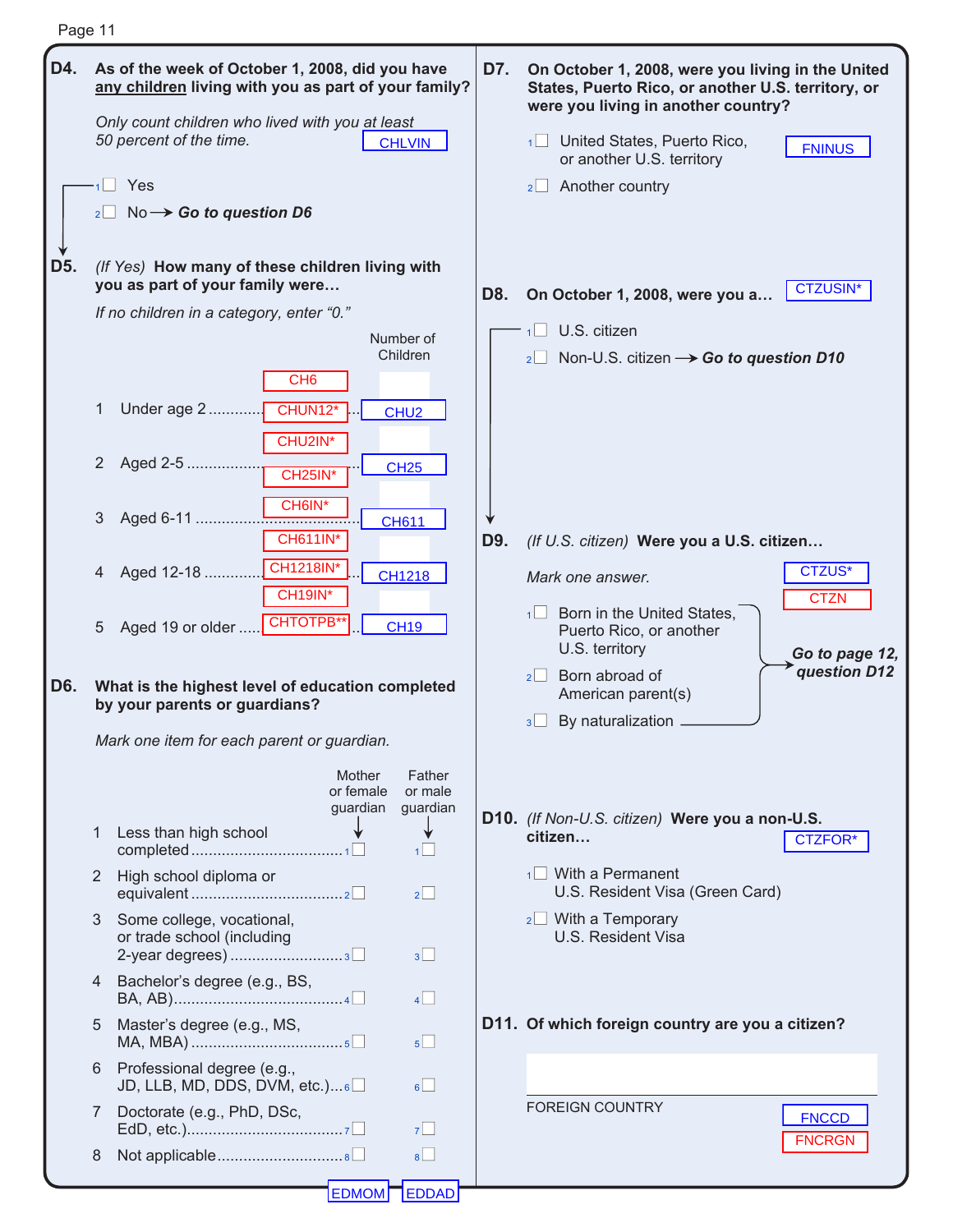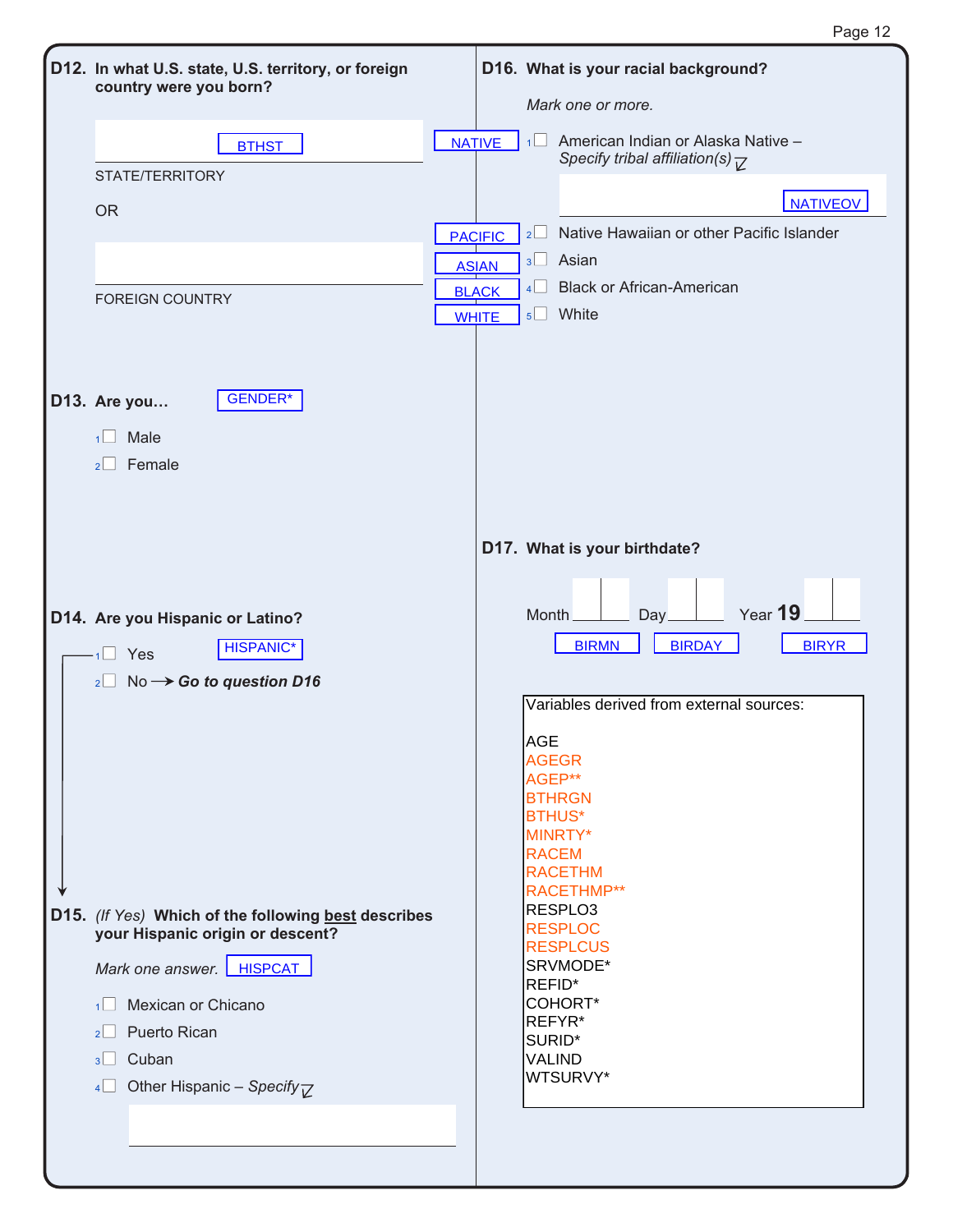|                                                   |                | D18. The next several questions are designed to help us better understand the career paths of individuals with<br>different physical abilities.        |                                        |                        |                  |      |                   |                            |             |                       |  |
|---------------------------------------------------|----------------|--------------------------------------------------------------------------------------------------------------------------------------------------------|----------------------------------------|------------------------|------------------|------|-------------------|----------------------------|-------------|-----------------------|--|
|                                                   |                | D19. What is the USUAL degree of difficulty you have with                                                                                              |                                        |                        |                  |      |                   |                            |             |                       |  |
|                                                   |                | Mark one answer for each item.                                                                                                                         |                                        |                        |                  |      |                   |                            |             | Unable                |  |
| <b>DIFSEE</b>                                     |                | SEEING words or letters in ordinary newsprint (with<br>glasses/contact lenses, if you usually wear them) 1                                             |                                        |                        |                  | None | Slight<br>$2\Box$ | Moderate<br>3 <sup>1</sup> | Severe<br>4 | to Do<br>∀<br>$5\Box$ |  |
| <b>DIFHEAR</b>                                    | $\overline{2}$ | HEARING what is normally said in conversation with<br>another person (with hearing aid, if you usually wear one)1                                      |                                        |                        |                  |      | 2                 | $3\Box$                    | $4\Box$     | $5\Box$               |  |
| <b>DIFWALK</b>                                    | 3              | WALKING without human or mechanical assistance                                                                                                         |                                        |                        |                  |      | $2^{\Box}$        | 3 <sup>1</sup>             | $4\Box$     | 5                     |  |
| <b>DIFLIFT</b>                                    | 4              | LIFTING or carrying something as heavy as 10 pounds,                                                                                                   |                                        |                        |                  |      | 2                 | $3\Box$                    | 4           | $5\Box$               |  |
| <b>DIFNO</b>                                      |                | D20. $\circ \Box \leftarrow$ Mark this box if you answered "None" to <u>all the activities</u> in question D19, and go to question D22.                |                                        |                        |                  |      |                   |                            |             |                       |  |
|                                                   | AGE            | D21. What is the earliest age at which you first began experiencing any difficulties in any of these areas?                                            | OR $\circ \Box \leftarrow$ SINCE BIRTH |                        | <b>DIFBIR</b>    |      |                   |                            |             |                       |  |
|                                                   |                | D22. In case we need to clarify some of the information you have provided, please list phone numbers and<br>an email address where you can be reached. |                                        |                        | $\blacksquare$   |      |                   |                            |             |                       |  |
|                                                   |                | Daytime Phone Number<br><b>Evening Phone Number</b>                                                                                                    |                                        | Area Code<br>Area Code | Number<br>Number |      |                   |                            |             |                       |  |
| <b>DIFAGE</b><br><b>HCAPIN</b><br><b>DIFAGEGR</b> |                | <b>Cell Phone Number</b>                                                                                                                               |                                        | Area Code              | Number           |      |                   |                            |             |                       |  |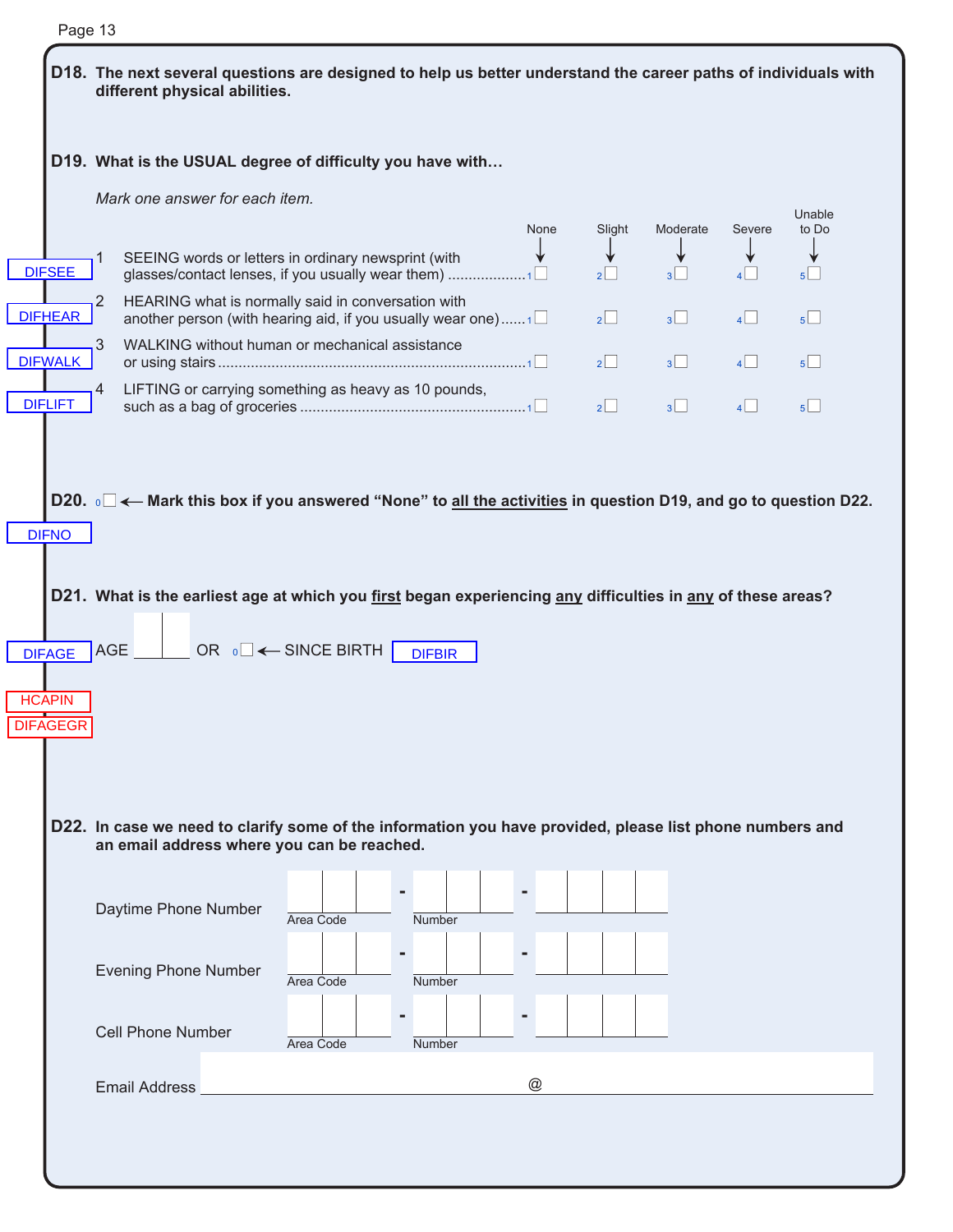| D23. Because we are interested in how education and employment change over time, we may be recontacting<br>are likely to know where you can be reached. Do not include someone who lives in your household. |    |           |          |  |                              |  |        |              | you in 2010. To help us contact you, please provide the name and contact information for two people who |  |
|-------------------------------------------------------------------------------------------------------------------------------------------------------------------------------------------------------------|----|-----------|----------|--|------------------------------|--|--------|--------------|---------------------------------------------------------------------------------------------------------|--|
| As with all the information provided in this questionnaire, complete confidentiality will be provided. These people<br>will only be contacted if we have difficulty contacting you in 2010.                 |    |           |          |  |                              |  |        |              |                                                                                                         |  |
| <b>First Name</b>                                                                                                                                                                                           | MI | Last Name |          |  | <b>First Name</b>            |  | MI     | Last Name    |                                                                                                         |  |
| Number and Street                                                                                                                                                                                           |    |           |          |  | Number and Street            |  |        |              |                                                                                                         |  |
| City/Town                                                                                                                                                                                                   |    | State     | ZIP Code |  | City/Town                    |  |        | <b>State</b> | ZIP Code                                                                                                |  |
| Country (if outside of U.S.)                                                                                                                                                                                |    |           |          |  | Country (if outside of U.S.) |  |        |              |                                                                                                         |  |
| ٠                                                                                                                                                                                                           |    |           |          |  |                              |  |        |              |                                                                                                         |  |
| Area Code<br>Number                                                                                                                                                                                         |    |           |          |  | Area Code                    |  | Number |              |                                                                                                         |  |
|                                                                                                                                                                                                             |    |           |          |  |                              |  |        |              |                                                                                                         |  |
| D24. How would you like to complete future rounds of this survey?                                                                                                                                           |    |           |          |  |                              |  |        |              |                                                                                                         |  |
| Mark one answer.                                                                                                                                                                                            |    |           |          |  |                              |  |        |              |                                                                                                         |  |
| A questionnaire sent in the mail<br>1 <sup>1</sup>                                                                                                                                                          |    |           |          |  |                              |  |        |              |                                                                                                         |  |
| A questionnaire that you could fill out on the World Wide Web<br>2 <sub>2</sub>                                                                                                                             |    |           |          |  |                              |  |        |              |                                                                                                         |  |
| A telephone interview<br>3 <sup>l</sup><br>No preference<br>4 <sup>1</sup>                                                                                                                                  |    |           |          |  |                              |  |        |              |                                                                                                         |  |
|                                                                                                                                                                                                             |    |           |          |  |                              |  |        |              |                                                                                                         |  |
|                                                                                                                                                                                                             |    |           |          |  |                              |  |        |              |                                                                                                         |  |
| THANK YOU FOR COMPLETING THE QUESTIONNAIRE.                                                                                                                                                                 |    |           |          |  |                              |  |        |              |                                                                                                         |  |
| Please return the completed form within two weeks in the envelope<br>provided.                                                                                                                              |    |           |          |  |                              |  |        |              |                                                                                                         |  |
| If you have any questions or need assistance, please call us toll free at 1-877-840-4770<br>or email us at nsrcg@gradsurvey.org.                                                                            |    |           |          |  |                              |  |        |              |                                                                                                         |  |
| Our mailing address is:                                                                                                                                                                                     |    |           |          |  |                              |  |        |              |                                                                                                         |  |
| <b>2008 NSRCG</b><br><b>Mathematica Policy Research, Inc.</b><br><b>Building 3, Suite 304</b><br>707 Alexander Rd.<br>Princeton, NJ 08540                                                                   |    |           |          |  |                              |  |        |              |                                                                                                         |  |
|                                                                                                                                                                                                             |    |           |          |  |                              |  |        |              |                                                                                                         |  |

Page 14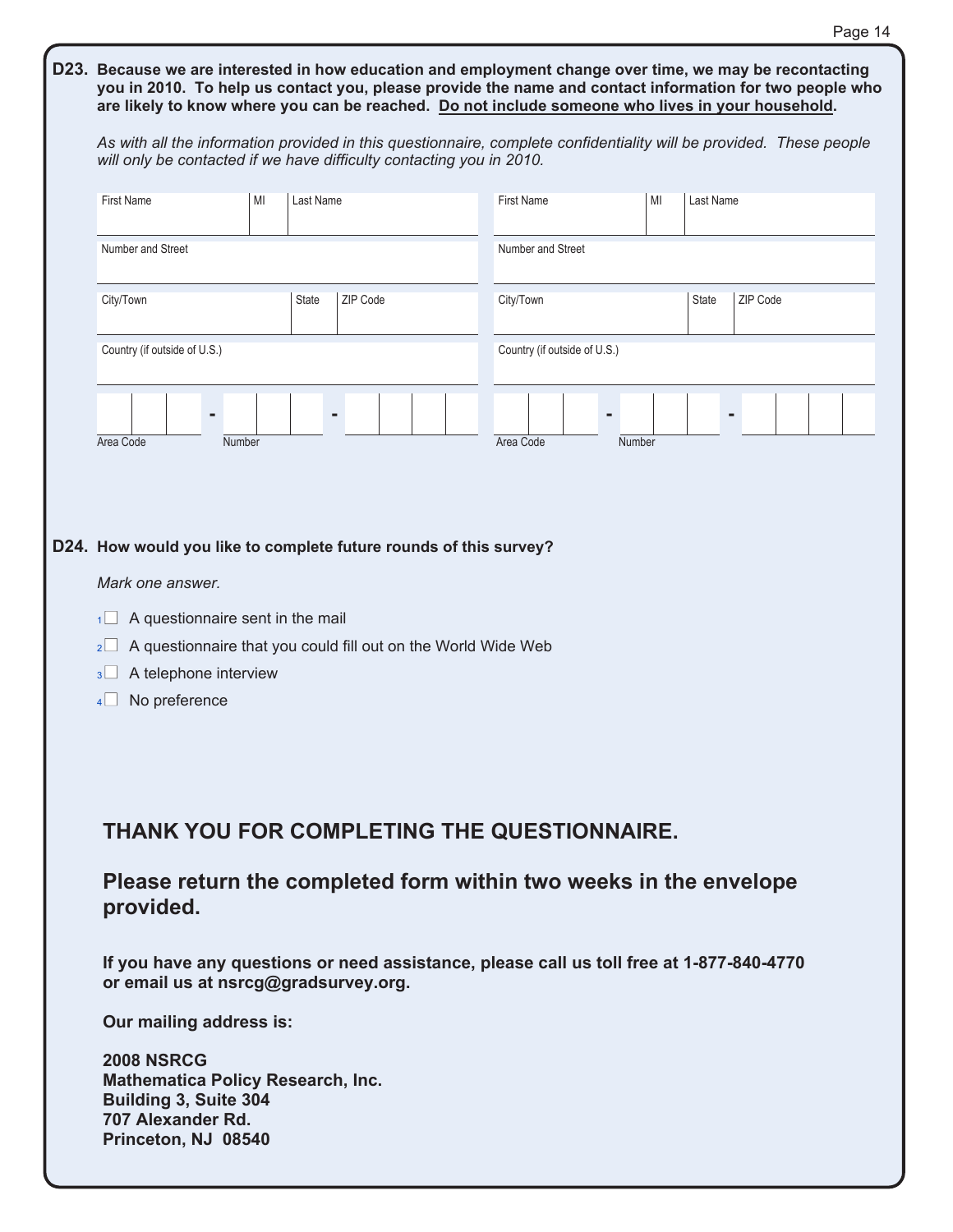| Ю<br>בי |  |
|---------|--|
|---------|--|

#### **FIELD OF STUDY**

If you cannot find the code that best describes your field of study, use the "OTHER" code under the most appropriate broad category. If none of the codes fit your field of study, use Code 995.

| • Agricultural Business and<br><b>Production</b>                                                                                              |                                                                           | Agricultural economics - Also consider<br>601.<br>655 Business and managerial economics and<br>923 Economics                                                                                                                                                                                                                                                                                                                                                                                                                                                                                                                                                                                                |                                                                           | 602 OTHER agricultural business and production                                                                                                                                                                                                                                                                                                                                                                                                                                                                                                                                                                                                      |
|-----------------------------------------------------------------------------------------------------------------------------------------------|---------------------------------------------------------------------------|-------------------------------------------------------------------------------------------------------------------------------------------------------------------------------------------------------------------------------------------------------------------------------------------------------------------------------------------------------------------------------------------------------------------------------------------------------------------------------------------------------------------------------------------------------------------------------------------------------------------------------------------------------------------------------------------------------------|---------------------------------------------------------------------------|-----------------------------------------------------------------------------------------------------------------------------------------------------------------------------------------------------------------------------------------------------------------------------------------------------------------------------------------------------------------------------------------------------------------------------------------------------------------------------------------------------------------------------------------------------------------------------------------------------------------------------------------------------|
| • Agricultural Sciences                                                                                                                       |                                                                           | 605 Animal sciences<br>606 Food sciences and technology - Also consider 608 OTHER agricultural sciences<br>638 Nutritional sciences                                                                                                                                                                                                                                                                                                                                                                                                                                                                                                                                                                         |                                                                           | 607 Plant sciences - Also consider 633 Botany                                                                                                                                                                                                                                                                                                                                                                                                                                                                                                                                                                                                       |
| • Architectural/Environmental<br><b>Design</b>                                                                                                |                                                                           | 610 Architectural/environmental design<br>Also consider 723 Architectural engineering                                                                                                                                                                                                                                                                                                                                                                                                                                                                                                                                                                                                                       |                                                                           |                                                                                                                                                                                                                                                                                                                                                                                                                                                                                                                                                                                                                                                     |
| • Biological/Life Sciences                                                                                                                    | 631<br>632<br>633<br>635<br>638                                           | Biochemistry and biophysics<br>Biology, general<br>Botany - Also consider 607 Plant sciences<br>634 Cell and molecular biology<br>Ecology<br>636 Genetics, animal and plant<br>637 Microbiological sciences and immunology<br>Nutritional sciences-Also consider<br>606 Food sciences and technology                                                                                                                                                                                                                                                                                                                                                                                                        |                                                                           | 639 Pharmacology, human and animal-Also<br>consider 788 Pharmacy<br>640 Physiology and pathology, human and<br>animal<br>641 Zoology, general<br>642 OTHER biological sciences                                                                                                                                                                                                                                                                                                                                                                                                                                                                      |
| • Business Management/<br><b>Administrative Services</b>                                                                                      | 654                                                                       | 651 Accounting<br>652 Actuarial science - Also consider 841 Applied<br>mathematics and 843 Operations research<br>653 Business administration and management<br>Business, general<br>655 Business and managerial economics - Also<br>consider 601 Agricultural economics and<br>923 Economics                                                                                                                                                                                                                                                                                                                                                                                                               | 656<br>657<br>658<br>843                                                  | Business marketing/marketing management<br>Financial management<br>Marketing research<br>Operations research<br>659 OTHER business management/<br>administrative services                                                                                                                                                                                                                                                                                                                                                                                                                                                                           |
| • Communication                                                                                                                               | 661<br>662                                                                | Communication, general<br>Journalism                                                                                                                                                                                                                                                                                                                                                                                                                                                                                                                                                                                                                                                                        |                                                                           | 663 OTHER communication                                                                                                                                                                                                                                                                                                                                                                                                                                                                                                                                                                                                                             |
| • Computer and Information<br><b>Sciences</b>                                                                                                 | 671<br>673                                                                | Computer and information sciences, general<br>672 Computer programming<br>Computer science - Also consider<br>727 Computer and systems engineering                                                                                                                                                                                                                                                                                                                                                                                                                                                                                                                                                          | 674<br>675<br>676<br>677                                                  | Computer systems analysis<br>Data processing<br>Information services and systems<br>OTHER computer and information sciences                                                                                                                                                                                                                                                                                                                                                                                                                                                                                                                         |
| • Conservation and Natural<br><b>Resources</b>                                                                                                | 680<br>681                                                                | Environmental science or studies<br>Forestry sciences                                                                                                                                                                                                                                                                                                                                                                                                                                                                                                                                                                                                                                                       |                                                                           | 682 OTHER conservation and natural resources                                                                                                                                                                                                                                                                                                                                                                                                                                                                                                                                                                                                        |
| • Criminal Justice/Protective<br><b>Services</b>                                                                                              |                                                                           | 690 Criminal justice/protective services-Also consider 922 Criminology                                                                                                                                                                                                                                                                                                                                                                                                                                                                                                                                                                                                                                      |                                                                           |                                                                                                                                                                                                                                                                                                                                                                                                                                                                                                                                                                                                                                                     |
| $\bullet$ Education<br><b>Engineering</b><br>$\bullet$<br>Also consider 751 to 754 under<br><b>Engineering-Related</b><br><b>Technologies</b> | 704<br>705<br>706<br>707<br>721<br>723<br>724<br>725<br>726<br>729<br>731 | 701 Education administration<br>702 Computer teacher education<br>703 Counselor education and guidance<br>Educational psychology<br>Elementary teacher education<br>Mathematics teacher education<br>Physical education and coaching<br>Aerospace, aeronautical, astronautical<br>engineering<br>722 Agricultural engineering<br>Architectural engineering<br>Bioengineering and biomedical engineering<br>Chemical engineering<br>Civil engineering<br>727 Computer and systems engineering-Also<br>consider 673 Computer science<br>728 Electrical, electronics and communications<br>engineering<br>Engineering sciences, mechanics and physics<br>730 Environmental engineering<br>Engineering, general | 709<br>710<br>711<br>712<br>735<br>736<br>737<br>738<br>739<br>740<br>741 | 708 Pre-school/kindergarten/early childhood<br>teacher education<br>Science teacher education<br>Secondary teacher education<br>Special education<br>Social science teacher education<br>713 OTHER education<br>732 Geophysical and geological engineering<br>733 Industrial and manufacturing engineering-<br>Also consider 752 Industrial production<br>technologies<br>734 Materials engineering, including ceramics<br>and textiles<br>Mechanical engineering<br>Metallurgical engineering<br>Mining and minerals engineering<br>Naval architecture and marine engineering<br>Nuclear engineering<br>Petroleum engineering<br>OTHER engineering |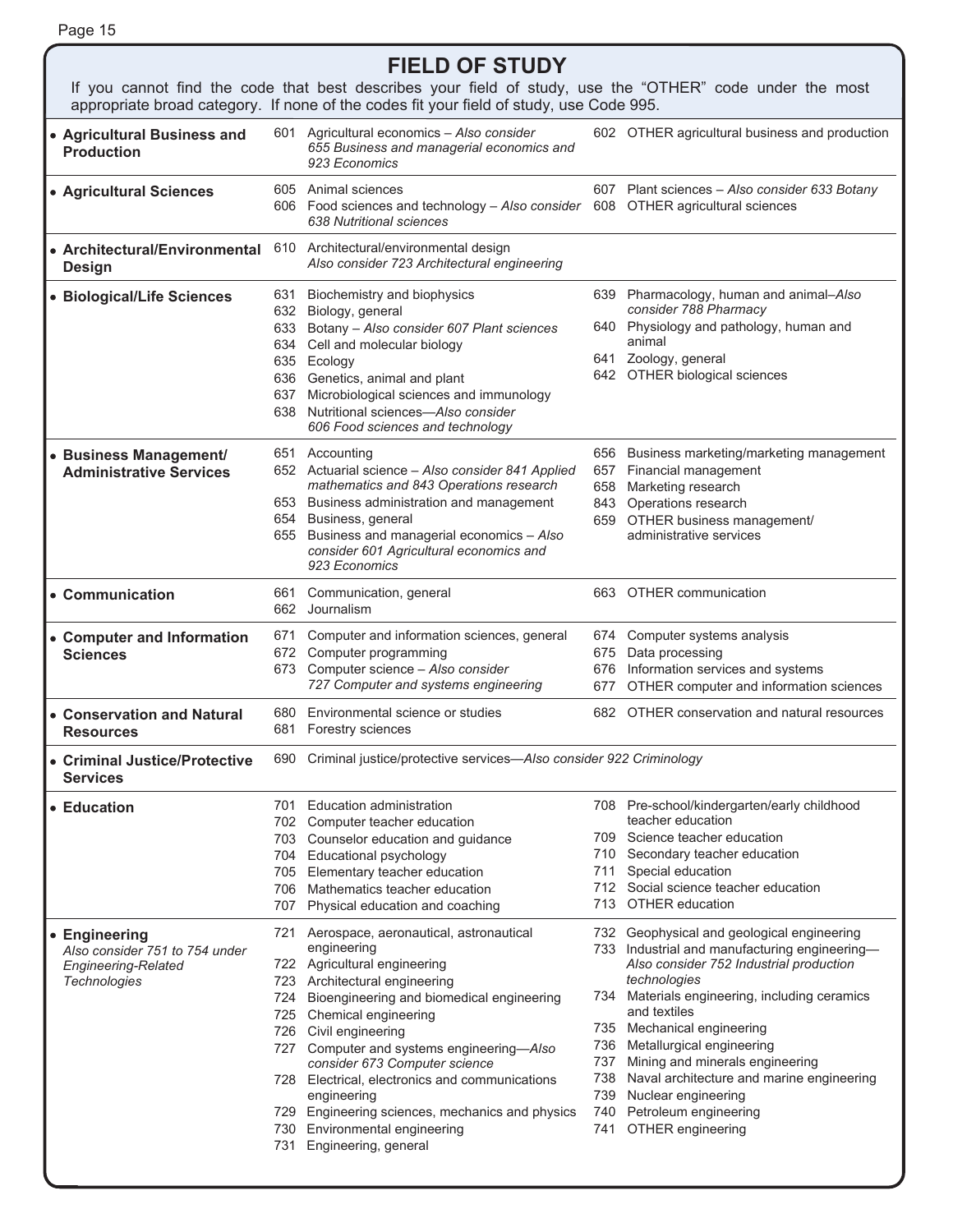## **FIELD OF STUDY (Continued)**

| • Engineering-Related<br><b>Technologies</b><br>Also consider 721 to 741 under<br>Engineering |            | 751 Electrical and electronics technologies<br>752 Industrial production technologies - Also<br>consider 733 Industrial and manufacturing<br>engineering                                                                                                                                                           |                   | 753 Mechanical engineering-related technologies<br>754 OTHER engineering-related technologies                                                                                                                                                                                                      |
|-----------------------------------------------------------------------------------------------|------------|--------------------------------------------------------------------------------------------------------------------------------------------------------------------------------------------------------------------------------------------------------------------------------------------------------------------|-------------------|----------------------------------------------------------------------------------------------------------------------------------------------------------------------------------------------------------------------------------------------------------------------------------------------------|
| • Languages, Linguistics,<br><b>Literature/Letters</b>                                        | 760<br>771 | English language, literature and letters<br>Linguistics                                                                                                                                                                                                                                                            |                   | 772 OTHER foreign languages and literature                                                                                                                                                                                                                                                         |
| • Health and Related Sciences                                                                 | 781<br>786 | Audiology and speech pathology<br>782 Health services administration<br>783 Health/medical assistants<br>784 Health/medical technologies<br>785 Medical preparatory programs (e.g., pre-<br>dentistry, pre-medical, pre-veterinary)<br>Medicine (e.g., dentistry, optometry,<br>osteopathic, podiatry, veterinary) | 791               | 787 Nursing (4 years or longer program)<br>788 Pharmacy - Also consider<br>639 Pharmacology, human and animal<br>789 Physical therapy and other rehabilitation/<br>therapeutic services<br>790 Public health (including environmental health<br>and epidemiology)<br>OTHER health/medical sciences |
| • Home Economics                                                                              | 800        | Home economics                                                                                                                                                                                                                                                                                                     |                   |                                                                                                                                                                                                                                                                                                    |
| • Law/Prelaw/Legal Studies                                                                    |            | 810 Law/prelaw/legal studies                                                                                                                                                                                                                                                                                       |                   |                                                                                                                                                                                                                                                                                                    |
| • Liberal Arts/General Studies                                                                |            | 820 Liberal arts/general studies                                                                                                                                                                                                                                                                                   |                   |                                                                                                                                                                                                                                                                                                    |
| • Library Science                                                                             |            | 830 Library science                                                                                                                                                                                                                                                                                                |                   |                                                                                                                                                                                                                                                                                                    |
| • Mathematics and Statistics                                                                  |            | 841 Applied mathematics - Also consider<br>843 Operations research and<br>652 Actuarial science<br>842 Mathematics, general                                                                                                                                                                                        |                   | 843 Operations research - Also consider<br>841 Applied mathematics and<br>652 Actuarial science<br>844 Statistics                                                                                                                                                                                  |
|                                                                                               |            |                                                                                                                                                                                                                                                                                                                    |                   | 845 OTHER mathematics                                                                                                                                                                                                                                                                              |
| · Parks, Recreation, Leisure,<br>and Fitness Studies                                          |            | 850 Parks, recreation, leisure, and fitness studies                                                                                                                                                                                                                                                                |                   |                                                                                                                                                                                                                                                                                                    |
| · Philosophy, Religion,<br><b>Theology</b>                                                    |            | 861 Philosophy of science                                                                                                                                                                                                                                                                                          |                   | 862 OTHER philosophy, religion, theology                                                                                                                                                                                                                                                           |
| • Physical Sciences                                                                           | 631<br>873 | 871 Astronomy and astrophysics<br>872 Atmospheric sciences and meteorology<br>Biochemistry and biophysics<br>Chemistry, except biochemistry<br>874 Earth sciences                                                                                                                                                  | 876<br>877<br>878 | 875 Geology<br>Geological sciences, other<br>Oceanography<br>Physics, except biophysics<br>879 OTHER physical sciences                                                                                                                                                                             |
| • Psychology                                                                                  | 893        | 891 Clinical psychology<br>892 Counseling psychology<br>704 Educational psychology<br>Experimental psychology                                                                                                                                                                                                      | 897               | 894 General psychology<br>895 Industrial/Organizational psychology<br>896 Social psychology<br>OTHER psychology                                                                                                                                                                                    |
| • Public Affairs                                                                              | 901<br>902 | Public administration<br>Public policy studies                                                                                                                                                                                                                                                                     |                   | 903 OTHER public affairs                                                                                                                                                                                                                                                                           |
| • Social Work                                                                                 |            | 910 Social work                                                                                                                                                                                                                                                                                                    |                   |                                                                                                                                                                                                                                                                                                    |
| • Social Sciences and History                                                                 |            | 921 Anthropology and archaeology<br>922 Criminology - Also consider<br>690 Criminal Justice/Protective Services<br>923 Economics - Also consider<br>601 Agricultural economics and<br>655 Business and managerial economics<br>924 Geography<br>925 History of science                                             | 930               | 926 History, other<br>927 International relations<br>928 Political science and government<br>929 Sociology<br>620 Area and ethnic studies<br>910 Social work<br>OTHER social sciences                                                                                                              |
| • Visual and Performing Arts                                                                  |            | 941 Dramatic arts<br>942 Fine arts, all fields                                                                                                                                                                                                                                                                     |                   | 943 Music, all fields<br>944 OTHER visual and performing arts                                                                                                                                                                                                                                      |
| • OTHER FIELDS                                                                                |            | 995 OTHER FIELDS (Not Listed)                                                                                                                                                                                                                                                                                      |                   |                                                                                                                                                                                                                                                                                                    |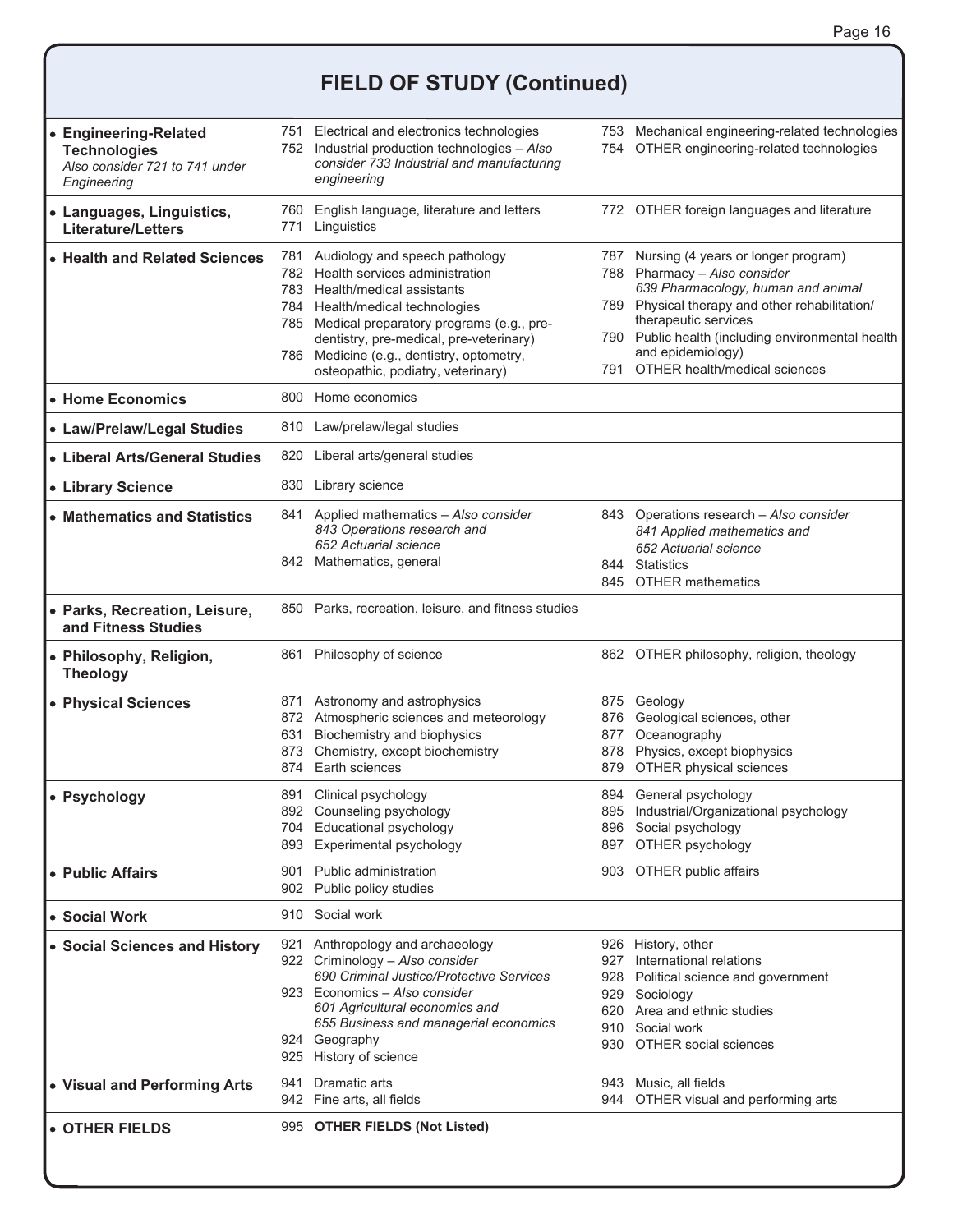|--|--|--|--|

| category. If none of the codes fit your job, use Code 500.                                                                        |       | <b>JOB CATEGORY</b><br>If you cannot find the code that best describes your job, use the "OTHER" code under the most appropriate broad                                                                                                                                                                                                                     |                                               |                                                                                                                                                                                                                                                                                            |
|-----------------------------------------------------------------------------------------------------------------------------------|-------|------------------------------------------------------------------------------------------------------------------------------------------------------------------------------------------------------------------------------------------------------------------------------------------------------------------------------------------------------------|-----------------------------------------------|--------------------------------------------------------------------------------------------------------------------------------------------------------------------------------------------------------------------------------------------------------------------------------------------|
| • Biological/Life Scientists                                                                                                      |       | 021 Agricultural and food scientists<br>022 Biochemists and biophysicists<br>023 Biological scientists (e.g., botanists,<br>ecologists, zoologists)<br>024 Forestry and conservation scientists                                                                                                                                                            |                                               | 025 Medical scientists (excluding practitioners)<br>026 Technologists and technicians in the<br>biological/life sciences<br>027 OTHER biological and life scientists                                                                                                                       |
| • Clerical/Administrative<br><b>Support Occupations</b>                                                                           |       | 031 Accounting clerks and bookkeepers<br>032 Secretaries, receptionists, typists                                                                                                                                                                                                                                                                           |                                               | 033 OTHER administrative (e.g., record clerks,<br>telephone operators)                                                                                                                                                                                                                     |
| • Clergy/Other Religious<br><b>Workers</b>                                                                                        |       | 040 Clergy and other religious workers                                                                                                                                                                                                                                                                                                                     |                                               |                                                                                                                                                                                                                                                                                            |
| • Computer Occupations<br>Also consider 173 Operations<br>research analysts, including<br>modeling                                | $***$ | Computer engineers - Also consider<br>087 Computer engineers - hardware and<br>088 Computer engineers - software<br>051 Computer & information scientists, research<br>052 Computer programmers (business,<br>scientific, process control)<br>053 Computer support specialists<br>054 Computer system analysts                                             |                                               | 055 Database administrators<br>056 Network and computer systems<br>administrators<br>057 Network systems and data communications<br>analysts<br>058 OTHER computer and information<br>science occupations                                                                                  |
| • Consultants                                                                                                                     |       | Find the category on page 17 or 18 that comes closest to your field of consulting and select the code                                                                                                                                                                                                                                                      |                                               |                                                                                                                                                                                                                                                                                            |
| • Counselors                                                                                                                      |       | 070 Counselors (Educational, vocational, mental health and substance abuse)<br>Also consider 236 Psychologists, including clinical                                                                                                                                                                                                                         |                                               |                                                                                                                                                                                                                                                                                            |
| • Engineers/Architects<br>Also consider 100 to 104 under<br><b>Engineering Technologists,</b><br><b>Technicians and Surveyors</b> |       | 081 Architects<br>082 Aeronautical/aerospace/astronautical<br>engineers<br>083 Agricultural engineers<br>084 Bioengineers or biomedical engineers<br>085 Chemical engineers<br>086 Civil, including architectural/sanitary engineers<br>087 Computer engineers - hardware<br>088 Computer engineers - software<br>089 Electrical and electronics engineers | 091<br>093<br>094<br>095<br>096<br>097<br>098 | 090 Environmental engineers<br>Industrial engineers<br>092 Marine engineers and naval architects<br>Materials and metallurgical engineers<br>Mechanical engineers<br>Mining and geological engineers<br>Nuclear engineers<br>Petroleum engineers<br>Sales engineers<br>099 OTHER engineers |
| • Engineering Technologists/<br><b>Technicians/Surveyors</b>                                                                      |       | 100 Electrical, electronic, industrial, and<br>mechanical technicians<br>101 Drafting occupations, including computer<br>drafting<br>102 Surveying and mapping technicians                                                                                                                                                                                 |                                               | 103 OTHER engineering technologists and<br>technicians<br>104 Surveyors, cartographers,<br>photogrammetrists                                                                                                                                                                               |
| • Farmers/Foresters/Fishermen                                                                                                     |       | 110 Farmers, foresters and fishermen                                                                                                                                                                                                                                                                                                                       |                                               |                                                                                                                                                                                                                                                                                            |
| • Health Occupations                                                                                                              | 111   | Diagnosing/treating practitioners (e.g.,<br>dentists, optometrists, physicians,<br>psychiatrists, podiatrists, surgeons,<br>veterinarians)<br>112 Registered nurses, pharmacists, dieticians,<br>therapists, physician assistants<br>236 Psychologists, including clinical - Also<br>consider 070 Counselors                                               |                                               | 113 Health technologists and technicians (e.g.,<br>dental hygienists, health record<br>technologists/technicians, licensed practical<br>nurses, medical or laboratory<br>technicians, radiological technicians)<br>114 OTHER health occupations                                            |
| • Lawyers/Judges                                                                                                                  |       | 120 Lawyers, judges                                                                                                                                                                                                                                                                                                                                        |                                               |                                                                                                                                                                                                                                                                                            |
| • Librarians/Archivists/Curators                                                                                                  |       | 130 Librarians, archivists, curators                                                                                                                                                                                                                                                                                                                       |                                               |                                                                                                                                                                                                                                                                                            |
| • Managers and Supervisors,<br><b>First-Line</b>                                                                                  |       | Find the category on page 17 or 18 that best describes the occupation of the people you manage and<br>select the code                                                                                                                                                                                                                                      |                                               |                                                                                                                                                                                                                                                                                            |
| • Managers, Top-level<br><b>Executives/Administrators</b>                                                                         |       | 141 Top-level managers, executives, administrators (e.g., CEO/COO/CFO, president, district<br>manager, general manager, legislator, chancellor, provost)                                                                                                                                                                                                   |                                               |                                                                                                                                                                                                                                                                                            |
| • Managers, Other<br>People who manage other managers                                                                             |       | 142 Computer and information systems managers<br>143 Engineering managers<br>144 Medical and health services managers<br>145 Natural sciences managers<br>146 Education administrators (e.g., registrar, dean, principal)<br>147 OTHER mid-level managers                                                                                                  |                                               |                                                                                                                                                                                                                                                                                            |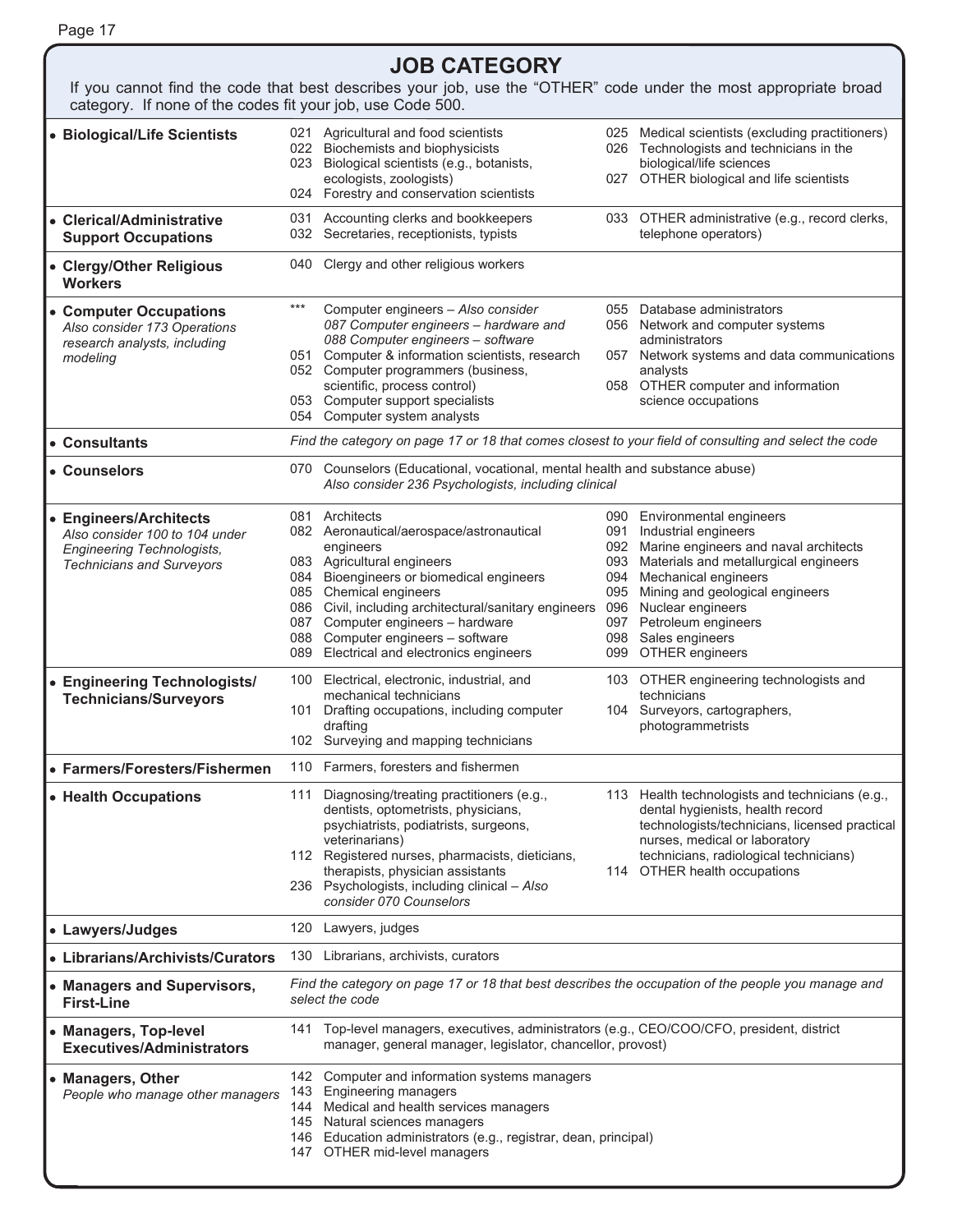## **JOB CATEGORY (Continued)**

| • Management-Related<br><b>Occupations</b><br>Also consider 141 to 147 under<br>Managers, Other               | 151<br>152                                                                       | Accountants, auditors, and other financial<br>specialists<br>Personnel, training, and labor relations<br>specialists                                                                                                                                                | 153                                                                       | OTHER management related occupations                                                                                                                                                                                                                                                           |
|---------------------------------------------------------------------------------------------------------------|----------------------------------------------------------------------------------|---------------------------------------------------------------------------------------------------------------------------------------------------------------------------------------------------------------------------------------------------------------------|---------------------------------------------------------------------------|------------------------------------------------------------------------------------------------------------------------------------------------------------------------------------------------------------------------------------------------------------------------------------------------|
| • Mathematical Scientists                                                                                     | 171<br>172<br>173                                                                | Actuaries<br>Mathematicians<br>Operations research analysts, including<br>modeling                                                                                                                                                                                  | 174<br>175<br>176                                                         | Statisticians<br>Technologists and technicians in the<br>mathematical sciences<br><b>OTHER mathematical scientists</b>                                                                                                                                                                         |
| • Physical Scientists                                                                                         | 191<br>192<br>022<br>193<br>194                                                  | Astronomers<br>Atmospheric and space scientists<br>Biochemists and biophysicists<br>Chemists, except biochemists<br>Geologists, including earth scientists                                                                                                          | 195<br>196<br>197<br>198                                                  | Oceanographers<br>Physicists, except biophysicists<br>Technologists and technicians in the<br>physical sciences<br>OTHER physical scientists                                                                                                                                                   |
| • Research Associates/<br><b>Assistants</b>                                                                   |                                                                                  | Find the category on page 17 or 18 that comes closest to your research field and select the code                                                                                                                                                                    |                                                                           |                                                                                                                                                                                                                                                                                                |
| • Sales/Marketing Occupations                                                                                 | 200<br>201                                                                       | Insurance, securities, real estate, and<br>business services<br>Sales occupations - commodities except retail 203<br>(e.g., industrial machinery/equipment/<br>supplies, medical and dental equip./supplies)                                                        | 202                                                                       | Sales occupations - retail (e.g., furnishings,<br>clothing, motor vehicles, cosmetics)<br>OTHER marketing and sales occupations                                                                                                                                                                |
| • Service Occupations, Except<br><b>Health</b><br>Also consider 111 to 114 under<br><b>Health Occupations</b> | 221<br>222                                                                       | Food preparation and service (e.g., cooks,<br>waitresses, bartenders)<br>Protective services (e.g., fire fighters, police,<br>guards, wardens, park rangers)                                                                                                        | 223                                                                       | OTHER service occupations, except health<br>(e.g., probation officers, human services<br>workers)                                                                                                                                                                                              |
| • Social Scientists                                                                                           | 231<br>232<br>233<br>235                                                         | Anthropologists<br>Economists<br><b>Historians</b><br><b>Political scientists</b>                                                                                                                                                                                   | 236<br>237<br>238                                                         | Psychologists, including clinical - Also<br>consider 070 Counselors<br>Sociologists<br>OTHER social scientists                                                                                                                                                                                 |
| • Social Workers                                                                                              | 240                                                                              | Social workers                                                                                                                                                                                                                                                      |                                                                           |                                                                                                                                                                                                                                                                                                |
| • Teachers-Precollege                                                                                         | 251<br>252<br>253<br>254                                                         | Pre-kindergarten and kindergarten<br>Elementary<br>Secondary - computer, math, or sciences<br>Secondary - social sciences                                                                                                                                           | 255<br>256<br>257                                                         | Secondary - other subjects<br>Special education - primary and secondary<br>OTHER precollegiate area                                                                                                                                                                                            |
| • Teachers/Professors-<br><b>Postsecondary</b>                                                                | 271<br>272<br>273<br>274<br>275<br>276<br>277<br>278<br>279<br>280<br>281<br>282 | Agriculture<br>Art, Drama, and Music<br><b>Biological Sciences</b><br>Business, Commerce, and Marketing<br>Chemistry<br><b>Computer Science</b><br>Earth, Environmental, and Marine Science<br>Economics<br>Education<br>Engineering<br>English<br>Foreign Language | 283<br>286<br>287<br>288<br>289<br>290<br>291<br>293<br>297<br>298<br>299 | History<br><b>Mathematics and Statistics</b><br><b>Health and Related Sciences</b><br><b>Physical Education</b><br><b>Physics</b><br><b>Political Science</b><br>Psychology<br>Sociology<br><b>OTHER Natural Sciences</b><br><b>OTHER Social Sciences</b><br><b>OTHER Postsecondary fields</b> |
| • Teachers-Other                                                                                              | 300                                                                              | OTHER teachers and instructors (e.g., private tutors, dance or flying instructors, martial arts<br>instructors)                                                                                                                                                     |                                                                           |                                                                                                                                                                                                                                                                                                |
| • Writers/Editors/Public<br><b>Relations Specialists/Artists/</b><br><b>Entertainers/Broadcasters</b>         | 010                                                                              | Writers, editors, public relations specialists, artists, entertainers, broadcasters                                                                                                                                                                                 |                                                                           |                                                                                                                                                                                                                                                                                                |
| • Other Professions                                                                                           | 401<br>402                                                                       | Construction and extraction occupations<br>Installation, maintenance, and repair<br>occupations                                                                                                                                                                     | 403<br>405                                                                | Precision/production occupations (e.g.,<br>metal workers, woodworkers, butchers,<br>bakers, assemblers, printing occupations,<br>tailors, shoemakers, photographic process)<br>Transportation and material moving<br>occupations                                                               |
| • OTHER OCCUPATIONS                                                                                           | 500                                                                              | <b>OTHER OCCUPATIONS (Not Listed)</b>                                                                                                                                                                                                                               |                                                                           |                                                                                                                                                                                                                                                                                                |